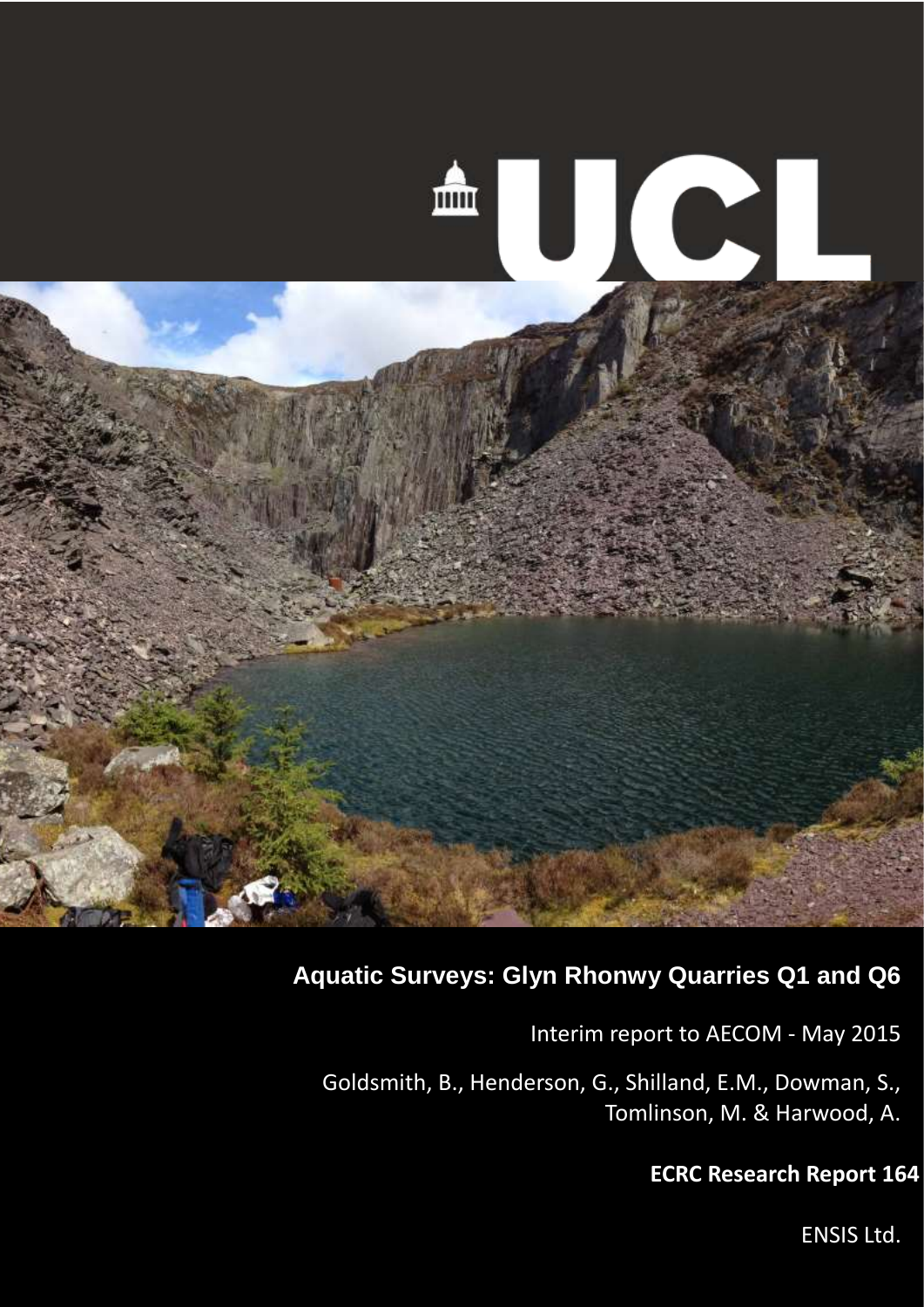# **Aquatic Surveys: Glyn Rhonwy Quarries Q1 and Q6**

Goldsmith, B., Henderson, G., Shilland, E.M., Dowman, S., Tomlinson, M. & Harwood, A.,

**Interim report to AECOM**

# **ECRC Research Report 164**

**Ensis Ltd.** Environmental Change Research Centre University College London Pearson Building, Gower St. London, WC1E 6BT

www.ensis.org.uk

Cover photo: Q1 from the lake edge © B. Goldsmith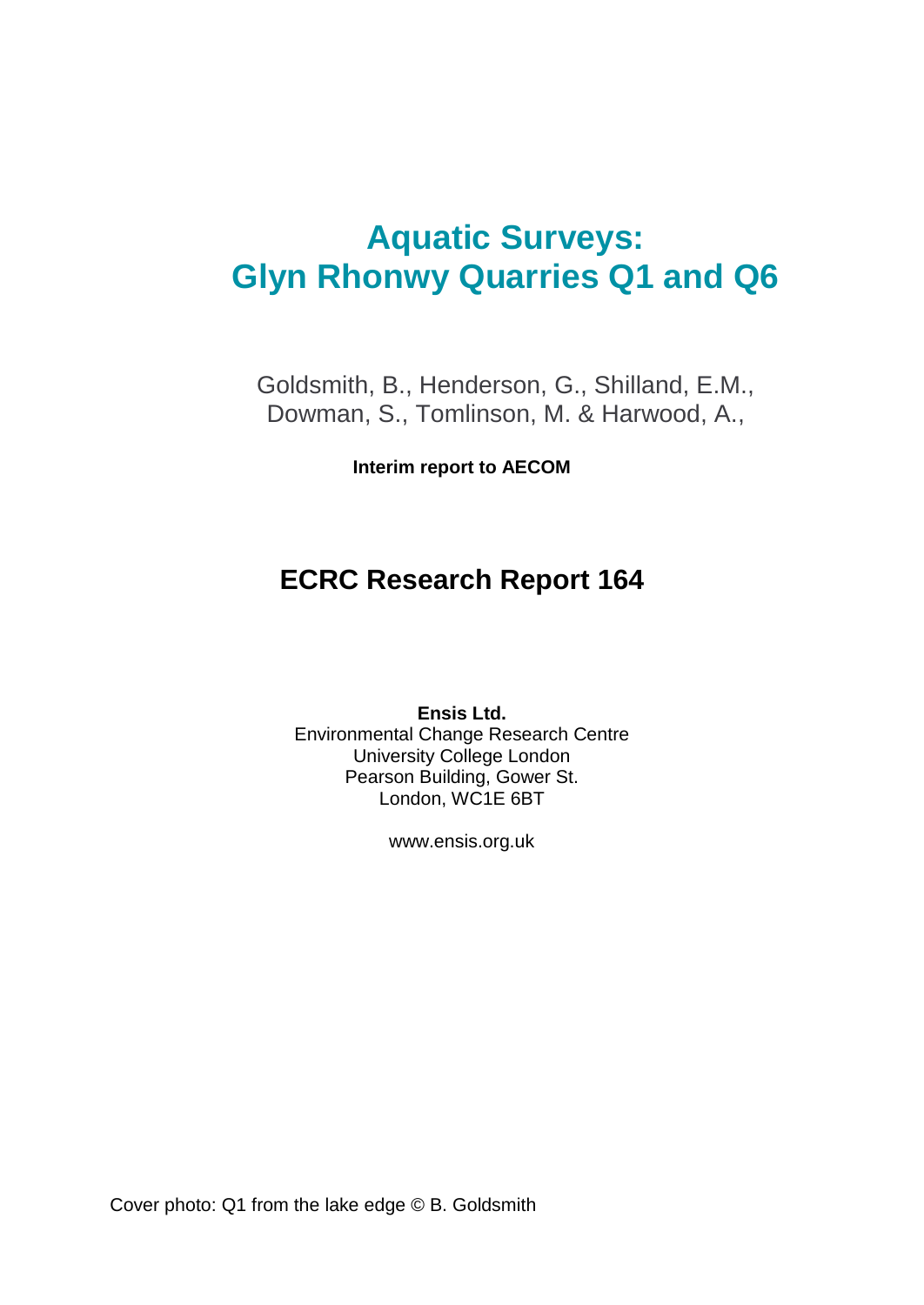# **Contents**

| 1. |      |                                                                    |  |
|----|------|--------------------------------------------------------------------|--|
|    | 1.1. |                                                                    |  |
|    | 1.2. |                                                                    |  |
|    | 1.3. |                                                                    |  |
| 2. |      |                                                                    |  |
|    | 2.1. |                                                                    |  |
|    | 2.2. |                                                                    |  |
|    | 2.3. |                                                                    |  |
|    | 2.4. |                                                                    |  |
|    | 2.5. | Chironomid Pupal Exuvial Technique (CPET): sampling and analysis 6 |  |
|    | 2.6. |                                                                    |  |
|    | 2.7. |                                                                    |  |
|    | 2.8. |                                                                    |  |
| 3. |      |                                                                    |  |
|    | 3.1. |                                                                    |  |
|    | 3.2. |                                                                    |  |
|    | 3.3. |                                                                    |  |
|    | 3.4. |                                                                    |  |
|    | 3.5. |                                                                    |  |
|    | 3.6. |                                                                    |  |
|    | 3.7. |                                                                    |  |
|    | 3.8. |                                                                    |  |
| 4. |      |                                                                    |  |
|    | 4.1. |                                                                    |  |
|    | 4.2. |                                                                    |  |
| 5. |      |                                                                    |  |
| 6. |      |                                                                    |  |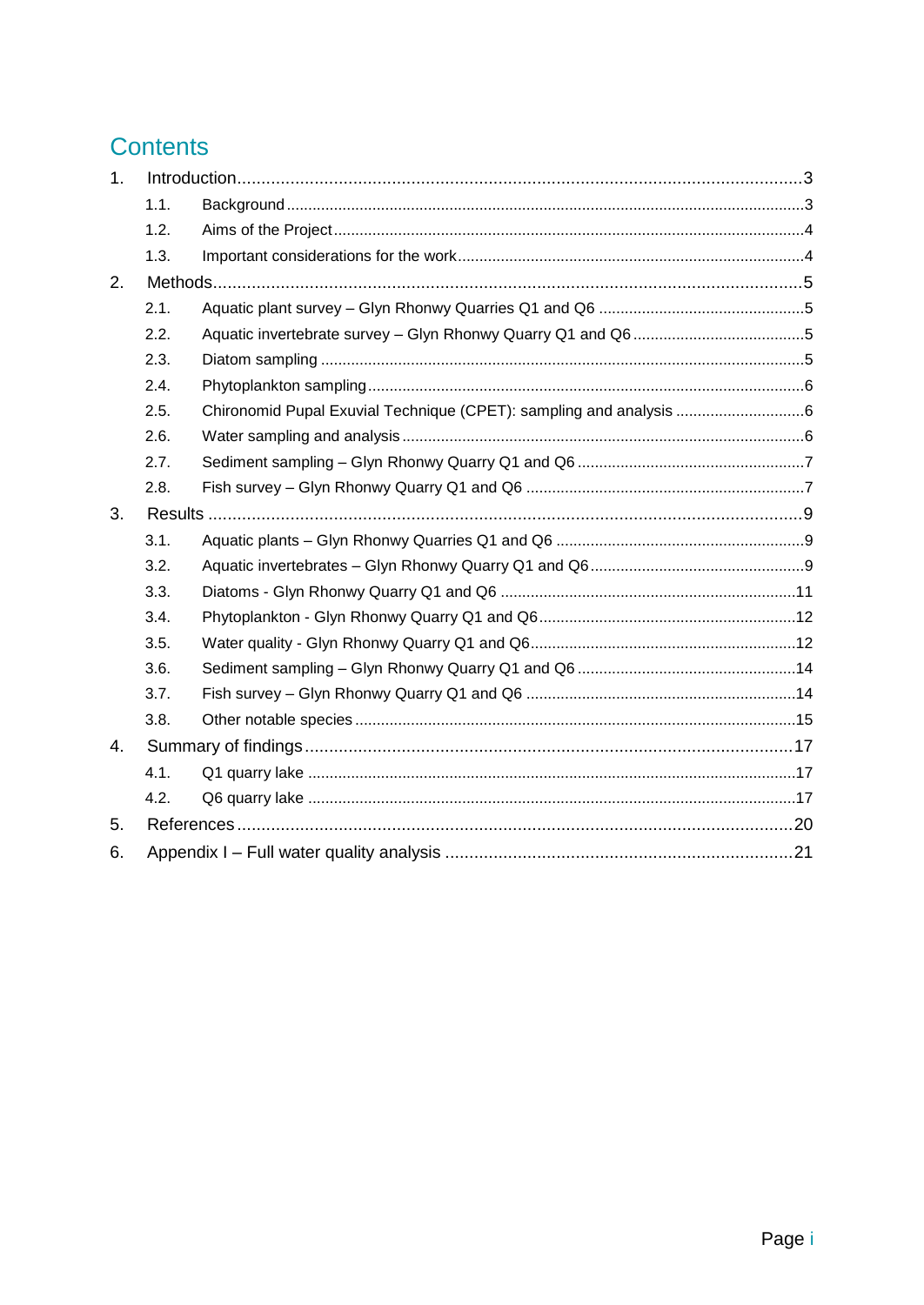## List of Tables

| Table 1 Details of the electric fishing equipment used for the PASE survey          |  |
|-------------------------------------------------------------------------------------|--|
| Table 2 Invertebrate species recorded in the Glyn Rhonwy quarry sites, Q1 and Q6 10 |  |
| Table 3 Diatom species recorded in the Glyn Rhonwy quarry sites, Q1 and Q611        |  |
| Table 4 Phytoplankton species recorded in the Glyn Rhonwy quarry sites, Q1 and Q612 |  |
| Table 5 Water quality summary for the Glyn Rhonwy quarry sites, Q1 and Q613         |  |

# List of Figures

| Figure 1 Mayfly (Electrogena lateralis) and freshwater limpet (Ancylus fluviatilis) grazing on |  |
|------------------------------------------------------------------------------------------------|--|
|                                                                                                |  |
|                                                                                                |  |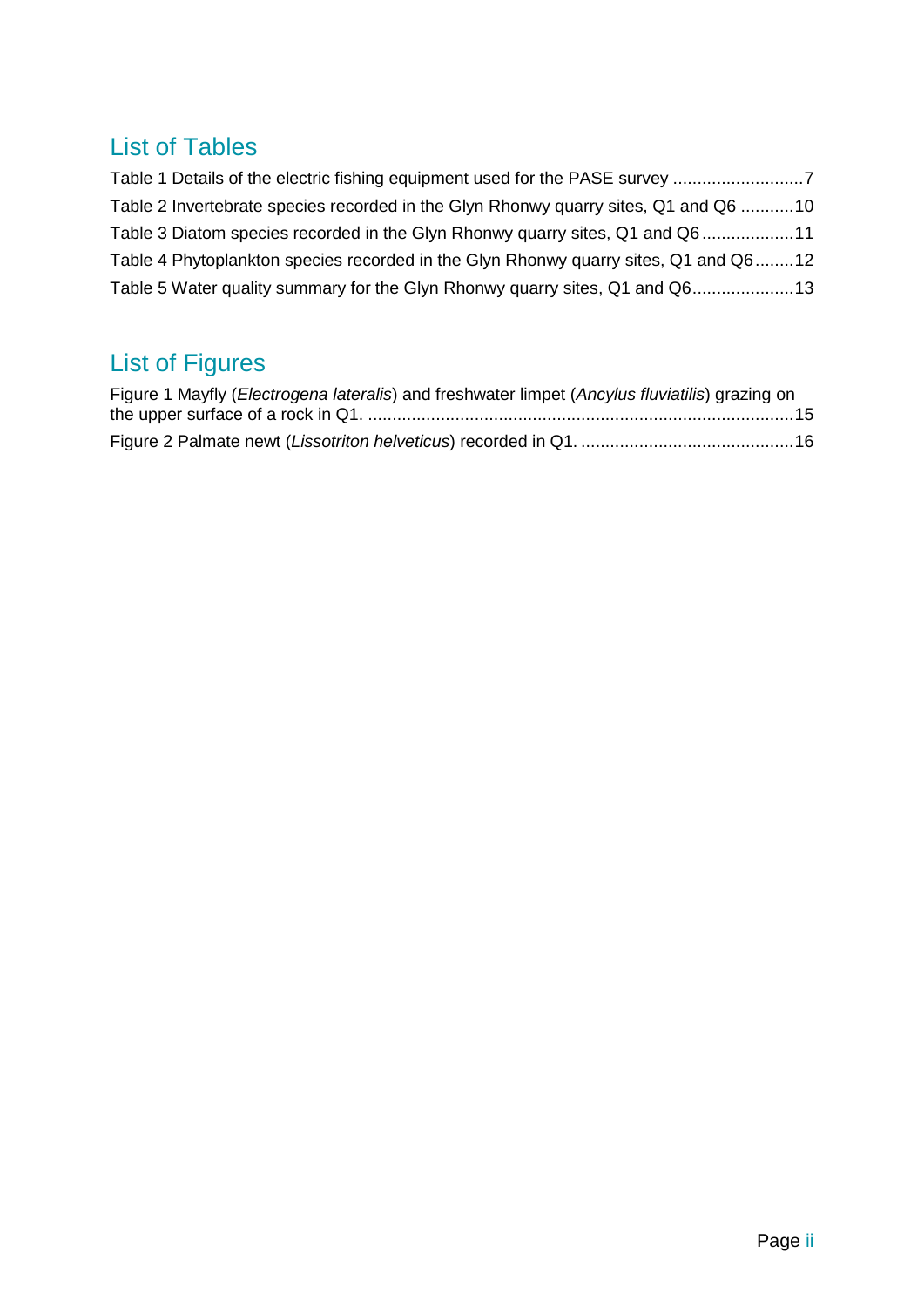## <span id="page-4-0"></span>1. Introduction

#### <span id="page-4-1"></span>1.1. Background

The Glyn Rhonwy Pumped Storage scheme is a proposed hydroelectric facility within Glyn Rhonwy Quarry, a disused slate quarry north-west of Llanberis, Gwynedd. The scheme requires the creation of two large water reservoirs utilising the existing quarries Q1 (SH5595060552) and Q6 (SH5665060855) which will be sealed and dammed to enable increase retention capacity. Water for the scheme will be abstracted from the adjacent Llyn Padarn, a Site of Special Scientific Interest (SSSI hereafter) to fill the upper reservoir. Both Q1 and Q6 currently hold permanent water and it is understood this may require release to Llyn Padarn during the construction phase and once operational, Llyn Padarn could also receive water from the scheme during periods of overflow.

As part of the Habitat Regulations Assessment (HRA), it is required to determine the species composition of the aquatic environments within the quarries to assess if they contain any species (native of non-native) that may threaten protected habitats (and species therein) if disturbed or released during construction or future operation of the scheme. Furthermore, it is unknown if the water and sediments within the quarries are of sufficient environmental quality for release. This applies to the Llyn Padarn SSSI to the north-east of the quarries and the Afon Gwyrfai a Llyn Cwellyn SAC to the south-west (primarily notified for Anex I habitat: Water courses of plain to montane levels with the *Ranunculion fluitantis* and *Callitricho-Batrachion* vegetation and Anex II species Floating water-plantain *Luronium natans* and Artic charr *Salvelinus alpinus*).

The introduction of non-native or non-representative species (plant or animal) to the protected habitats may be potentially harmful and thus threatening the integrity of the SSSI and / or SAC. Similarly, environment standards in water and sediment quality need to be met prior to release.

To this end, ENSIS has been commissioned by AECOM to undertake biological and chemical surveys of the quarry sites to include: **phytoplankton** – species composition and abundance **benthic algae (diatoms)** – species composition **aquatic plants** – species composition and abundance **aquatic invertebrates** – species composition **fish** - species composition and abundance **Water quality** – to meet health and environmental quality standards **Sediment quality** – to meet health and environmental standards

A further assessment of the aquatic flora in Llyn Padarn has been commissioned to determine the presence and abundance of Floating water-plantain *Luronium natans* (Shedule 8 W&C act and Schedule 4 Conservation (Natural Habitats, etc.) Regulations) and Spring quillwort *Isoetes echinospora* (nationally scarce) in the area of the proposed intake pipes. Work is proposed for June.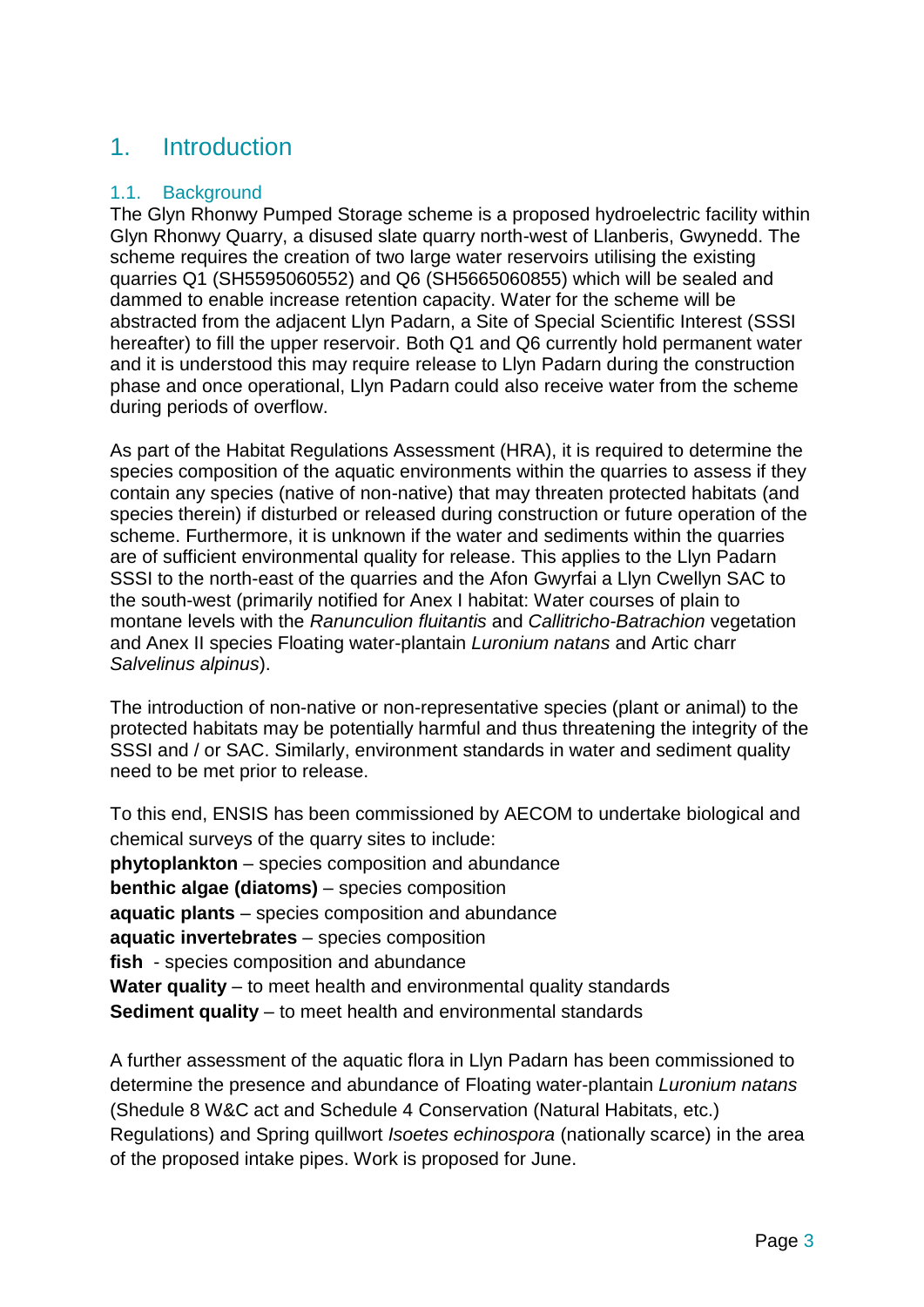#### <span id="page-5-0"></span>1.2. Aims of the Project

- to undertake a survey of the aquatic plants in the Glyn Rhonwy Quarries Q1 and Q6.
- to undertake a survey of the aquatic invertebrates in the Glyn Rhonwy Quarries Q1 and Q6.
- to determine the presence of and survey the fish population in the Glyn Rhonwy Quarries Q1 and Q6.
- to collect and analyse diatom, phytoplankton and CPET samples from Q1 and Q6
- To collect water samples from Q1 and Q6 for water quality analysis
- to collect sediment samples from Q6 and Q1.
- June to undertake a snorkel survey to provide a full species list and map of the aquatic plants within the vicinity of the proposed intake pipe at Llyn Padarn

#### <span id="page-5-1"></span>1.3. Important considerations for the work

#### **Unexploded ordnance**

Glyn Rhonwy Quarry (Q6) was used as a munitions store and then ordnance dump during the 1940s. All survey work was therefore undertaken without the use of metal anchors and grabs and care was taken to cause minimal disturbance to the survey area.

#### **Access**

Access to Q1 was not possible without specialist rope access as defined within the Working at Height Regulations. Provided by: Remote Access Technology UK Ltd. Beacon Climbing Centre, Cibyn Industrial Estate,Caernarfon, Gwynedd LL55 2BD.

#### **Additional sampling and analysis**

Samples were collected for Chironomid Pupal Exuviae Technique (CPET) analysis. These have been preserved and archived at University College London and may be analysed if required in the future.

#### **Licensing**

ECON (fishing sub-contractor) undertook the electric fishing and gill netting under approval from Natural Resources Wales.

Work on Llyn Padarn will be carried out in June by Dr Ben Goldsmith under NRW Protected Species Licence 59401:OTH:SP:2014 (for *Luronium natans*).

#### **Timing**

In order to maximise the species information and plant identification, *the Luroniun natans* survey should be conducted during the period June – October. Invertebrates and fish can be surveyed earlier in the Q1 and Q6 quarry sites if required, and an assessment of aquatic plants also made.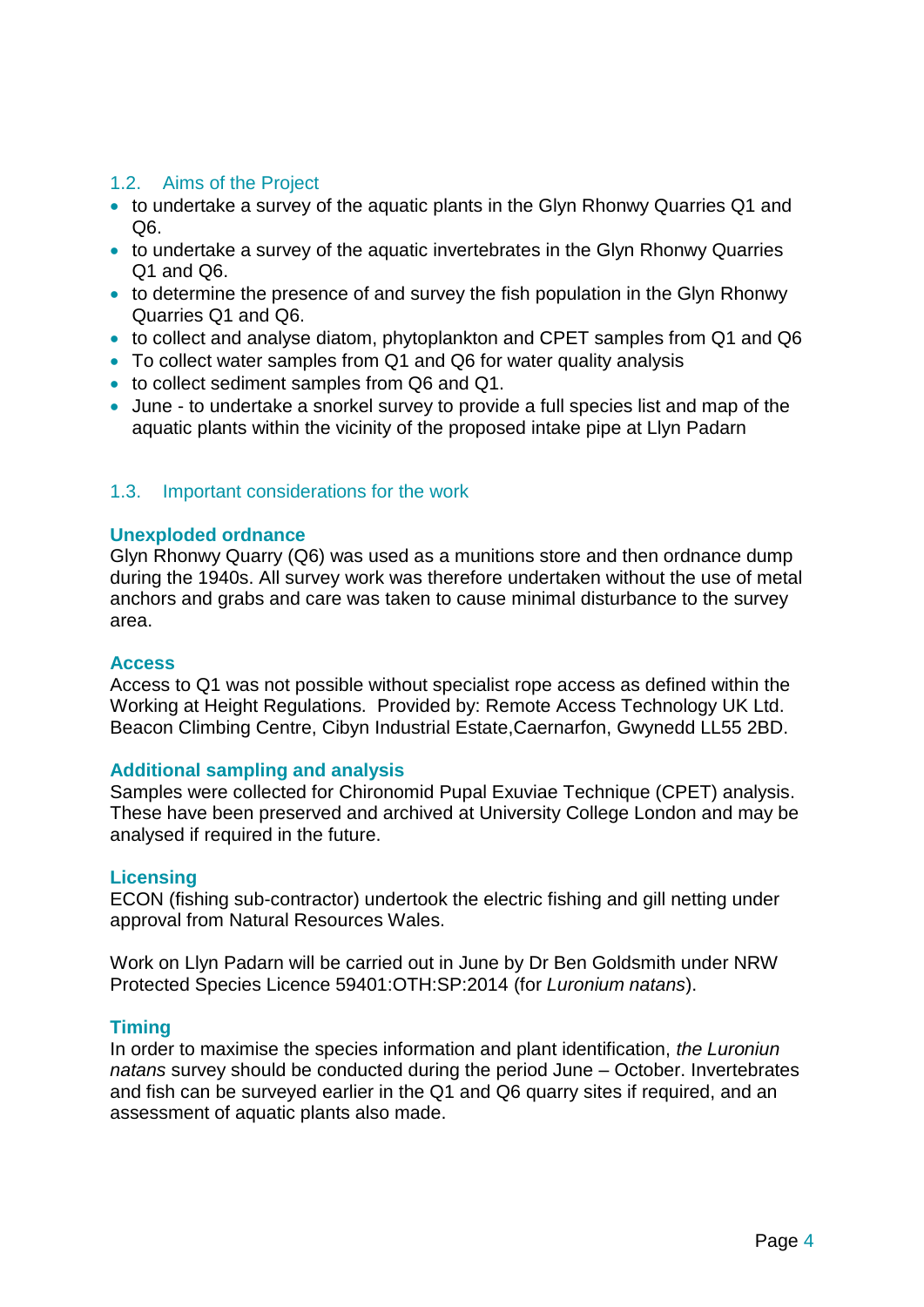## <span id="page-6-0"></span>2. Methods

#### <span id="page-6-1"></span>2.1. Aquatic plant survey – Glyn Rhonwy Quarries Q1 and Q6

Due to their relatively small size, a full survey of the littoral zone was possible. Using an inflatable boat, a visual survey was made of the entire littoral zone (0 -2.5 m depth) with an underwater viewer (bathyscope). The water was sufficiently clear in both sites to give a good visual range to >3 m. Normally, a grapnel is used for detecting deeper plants, but the potential of unexploded ordnance within the Q6 site makes this unsafe. The grapnel also proved ineffective in Q1 due to the steeply sheling sides and prevalence of large boulders.

#### <span id="page-6-2"></span>2.2. Aquatic invertebrate survey – Glyn Rhonwy Quarry Q1 and Q6

Aquatic invertebrate samples were collected from 4 separate locations around the littoral zone of the quarries to maximise the detection of species and to ensure full coverage of the site. Due to the limited extend of loose material and suitable invertebrate habitat, the sampling locations were limited to the availability of habitats rather than the planned stratified sampling.

At each sample location a three minute kick / sweep samples will be conducted within the main habitats (mainly gravels and cobbles). Samples from each habitat were combined, but the samples from each sample area were analysed separately. Any free swimming or surface dwelling invertebrates observed during the survey were also recorded. Samples were preserved in alcohol and transported to the laboratories at UCL for further analysis.

In the laboratory, the samples were sorted and all invertebrates picked and identified to species level where possible. The samples have been preserved and archived at UCL.

#### <span id="page-6-3"></span>2.3. Diatom sampling

When collecting diatoms samples for water framework directive purposes it is normal to account for seasonal variation within the population by sampling during the spring and again in the autumn as detailed within the standard Environment Agency methods (EA Operational Instruction 27\_07). For the purposes of a biological species assessment however, a more complete assessment of the diatom species within a site can be gained by analysing the preserved frustules (siliceous cell walls) from the surface sediments of the deepest point of the water body. This type of sampling provides a diatom assemblage that is representative of the whole lake (not just the littoral benthos) over a period of the past few years and is therefore deemed more appropriate for this project.

Neither site had any significant sediment deposits, but small quantities of the fine sediments overlying the boulders were collected from the deepest point of both quarries (7.3 m in Q1 and 17 m in Q6) using a Renberg gravity corer. In addition samples were also collected from the littoral zone by scraping and gently brushing the surface of 5 submerged cobbles and collecting the dislodged material into sample phials. All samples were preserved with Lugol's iodine for transport to the laboratories at UCL.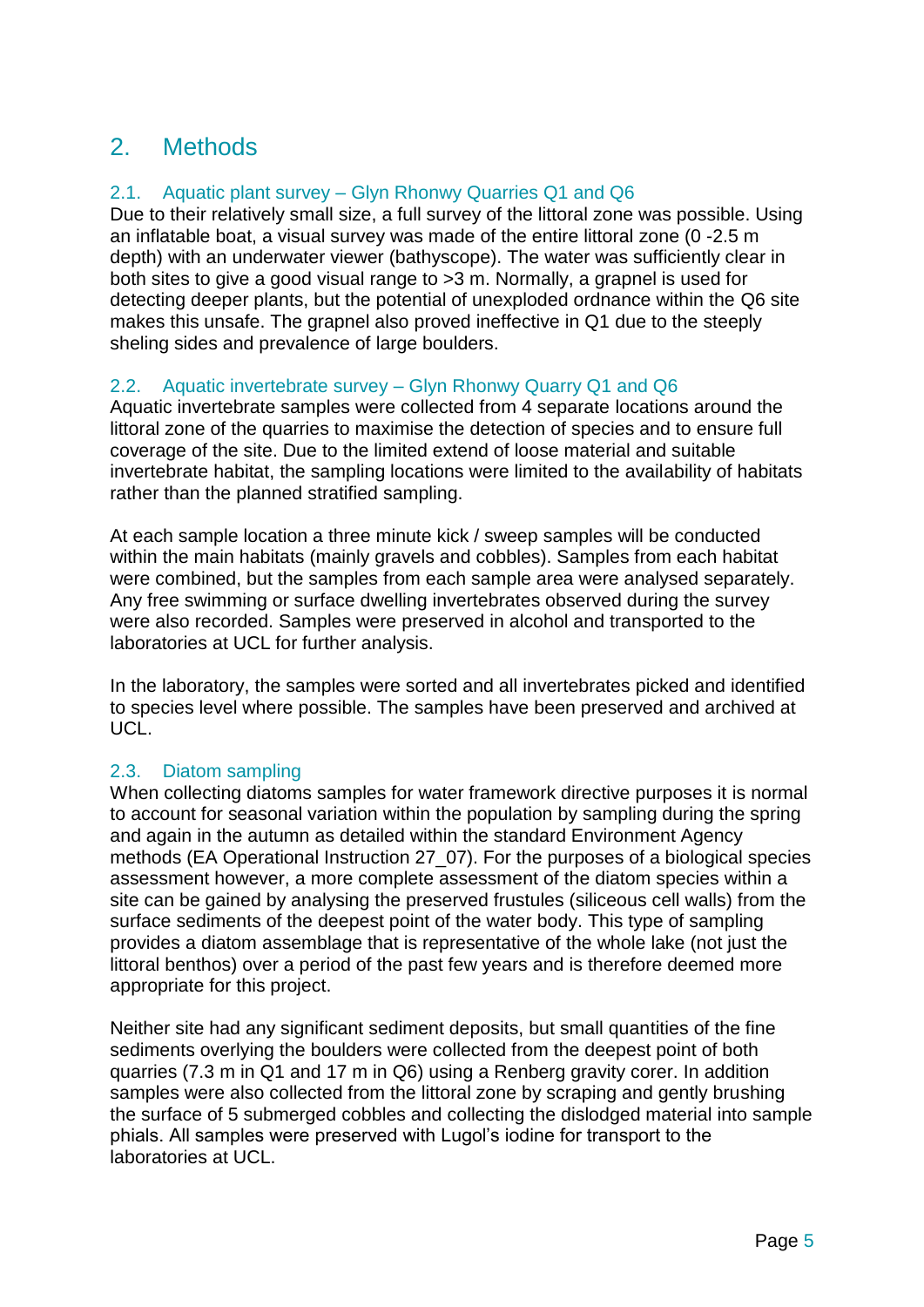In the laboratory, the samples were are then digested using hydrogen peroxide to remove the organic components whilst leaving the siliceous diatom valves undamaged. Samples were then mounted on to microscope slides and the diatom valves identified to species level using high powered light microscopy. The surface sediment were analysed by Dr Gina Henderson, a diatom and algae specialist and member of the UK expert panel for diatom taxonomy. Preparation and enumeration follows the methods described in EA Operational Instruction 28\_07. The littoral samples have been prepared and the slides archived for future analysis if required.

#### <span id="page-7-0"></span>2.4. Phytoplankton sampling

Phytoplankon samples were collected from Q1 and Q6 sites. The samples are collected using standard methods for boat sampling as described in "Sampling lakes for water chemistry and phytoplankton" (EA Operational instruction 19\_07). In summary, a single sample was taken from each site using a 25 mm diameter hose. The hose is weighted at one end and lowered to a depth of up to 5 m. The upper end is then bunged and the hose raised and bunged at the base to enclose a "column" of water. This provides a sample that integrates the phytoplankton community across a depth range. Samples are transferred to sterile sample containers and preserved with Lugol's iodine as described in EA Operational instruction 87 07.

Samples were be analysed by Dr Gina Henderson, a diatom and algae specialist and member of the UK ring test for phytoplankton.

#### <span id="page-7-1"></span>2.5. Chironomid Pupal Exuvial Technique (CPET): sampling and analysis

The exuviae were sampled by taking sweeps across the water surface with a fine mesh (<250 µm) net from around the lee shore of te quarry sites. The net is then rinsed into a bucket of lake water and any course debris removed and the water then poured though a flat sieve of <250 µm. The exuviae are then carefully transferred to a suitable container and preserved in denatured alcohol. A single sample was collected from each site (Q1 and Q6) and these have been archived for future analysis if required.

The adult stage of chironomids are mobile up to several kilometres and therefore there are no barriers for their dispersersal to and from the Glyn Rhonwy quarry sites and the nearby Llyn Padarn SSSI and Afon Gwyrfai a Llyn Cwellyn SAC. The value of analysing CPET is therefore limited for this project.

#### <span id="page-7-2"></span>2.6. Water sampling and analysis

Water samples were collected from Q1 and Q6 from approximatel the cenre of the open water area. Samples were taken from sub-surface and transferred to dedicated sample containers. All samples were kept cool and refrigerated during transport to the laboratories. Neither site showed any sign of stratification (assed by temperature and dissolved oxygen profiling) and therefore a single sample taken from the lake centre was considered as being representative.

Samples were analysed for a full suite of elements and compounds, including metals, total phosphorus, organic hydrocarbons etc – see results for full list. Analysis was conducted by a UKAS accredited laboratory (NLS).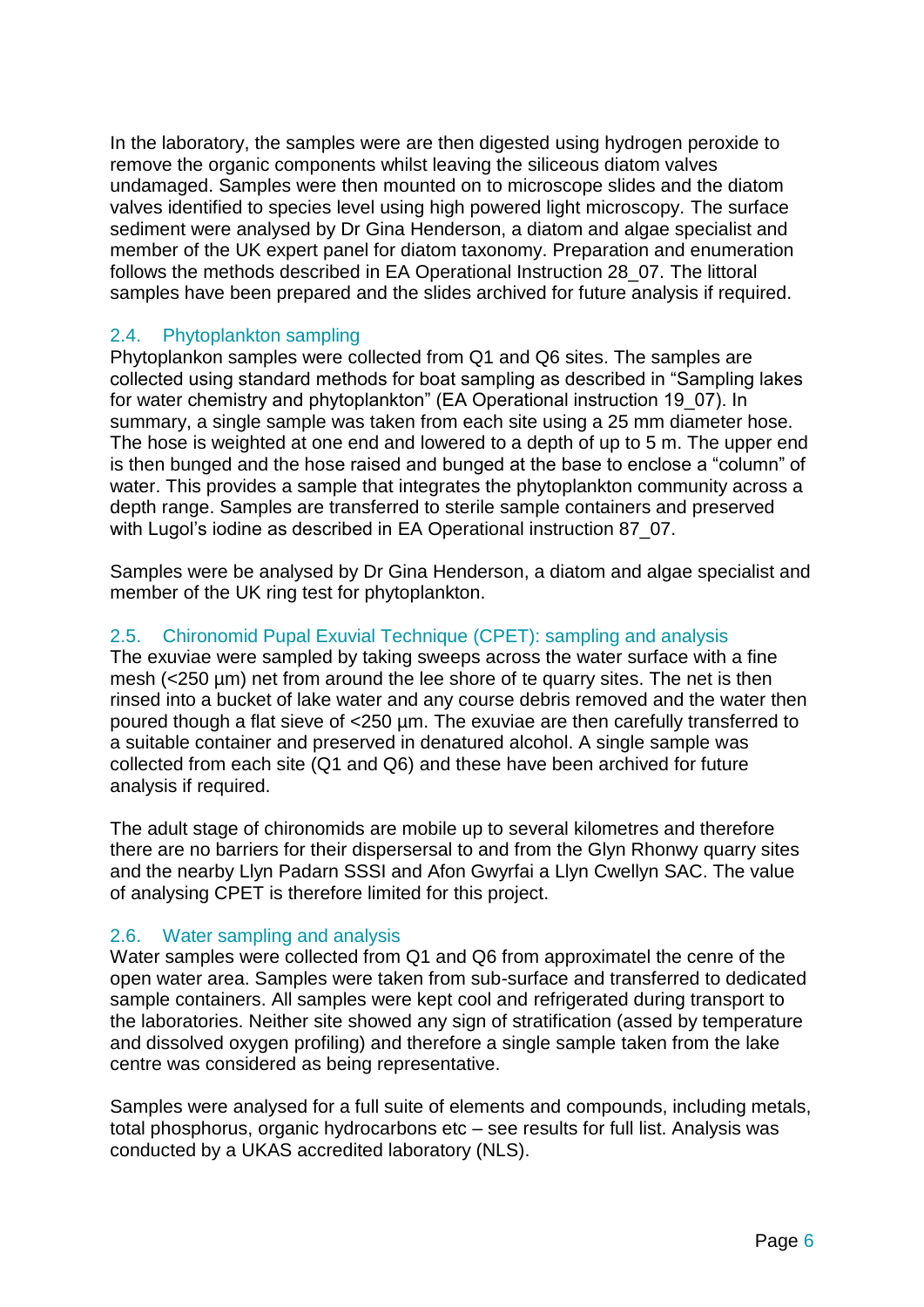#### <span id="page-8-0"></span>2.7. Sediment sampling – Glyn Rhonwy Quarry Q1 and Q6

Extensive efforts were made in both quarry sites to collect sediments for analysis. In Q6, the UXO restricted methods to a gravity corer (70 mm diameter) with an acrylic tube, but in Q1, an Eckman grab sampler was also used. Multiple attempts were made in both sites at a range of different depths, but no significant sediment deposits were found and insufficient fine material was recovered for analysis. The profundal areas of both quarries was dominated by large boulders with only a few millimetres of flocculent deposits overlying the hard substrate.

#### <span id="page-8-1"></span>2.8. Fish survey – Glyn Rhonwy Quarry Q1 and Q6

The fisheries survey was conducted by Mark Tomlinson and Dr Andrew Harwood of ECON Ecological Consultancy Ltd on 29th and 30th April 2015. The main fisheries survey was restricted to Q6 only, due to unresolved access issues for Q1. In addition to initial general observations of the Q1 by the fisheries team, a further survey was carried out by ENSIS on 7th May 2015.

A single multimesh gill net (CEN standard) was set across the lake on the evening of 29th April and retrieved the following morning, being in the water for approximately 14 hours. The gill net used was 30 m in length, with a stretched depth of 1.5 m. The net is comprised of 12 monofilament panels, each 2.5 m long, with mesh sizes in the following order: 43.0, 19.5, 6.25, 10.0, 55.0, 8.0, 12.5, 24.0, 15.5, 5.0, 35.0 and 29.0 mm. The net was positioned using 6 mm polypropylene rope from bank to bank and anchored in place using weighted ropes, such that it effectively sampled the upper 1.5 m of the limnetic zone.

The survey of the littoral margin was conducted on 30<sup>th</sup> April using a Point Abundance Sampling by Electrofishing (PASE) method. The electric fishing equipment used is detailed in [Table 1.](#page-8-2) The equipment, powered by a 1 KVa generator, produces pulsed direct current (DC). The anode was equipped with a relatively large (380 mm) ring, which aims to reduce the danger zone close to the anode and thus potential fish mortality (Novotny 1990).

| Unit               | Input amps | <b>Frequency</b><br>(Hz) | Output volts<br>(V) | Area of<br>influence $(m2)$ |
|--------------------|------------|--------------------------|---------------------|-----------------------------|
| Electrafish FC1000 |            | 50                       | c. 25               | 0.91                        |

#### <span id="page-8-2"></span>Table 1 Details of the electric fishing equipment used for the PASE survey

The equipment induces effective galvanotaxis of fish towards the anode within its associated sphere of influence. Fish may react slightly differently to the anode, depending on size and species, but will generally move toward the anode and become incapacitated allowing them to be caught in a long-handled net. The area of the sphere of influence was determined to be at a distance of around 35 cm (determined using a volt meter on site), equating to an area of influence of 0.91  $m<sup>2</sup>$ .

The PASE survey was conducted using a small boat with two operators, one controlling the boat by 'push-rowing' from the bow, keeping the electric fishing operator in sight at all times. Points were sampled systematically, approximately 5 m apart, covering the entire margin. A total of 30 points were sampled.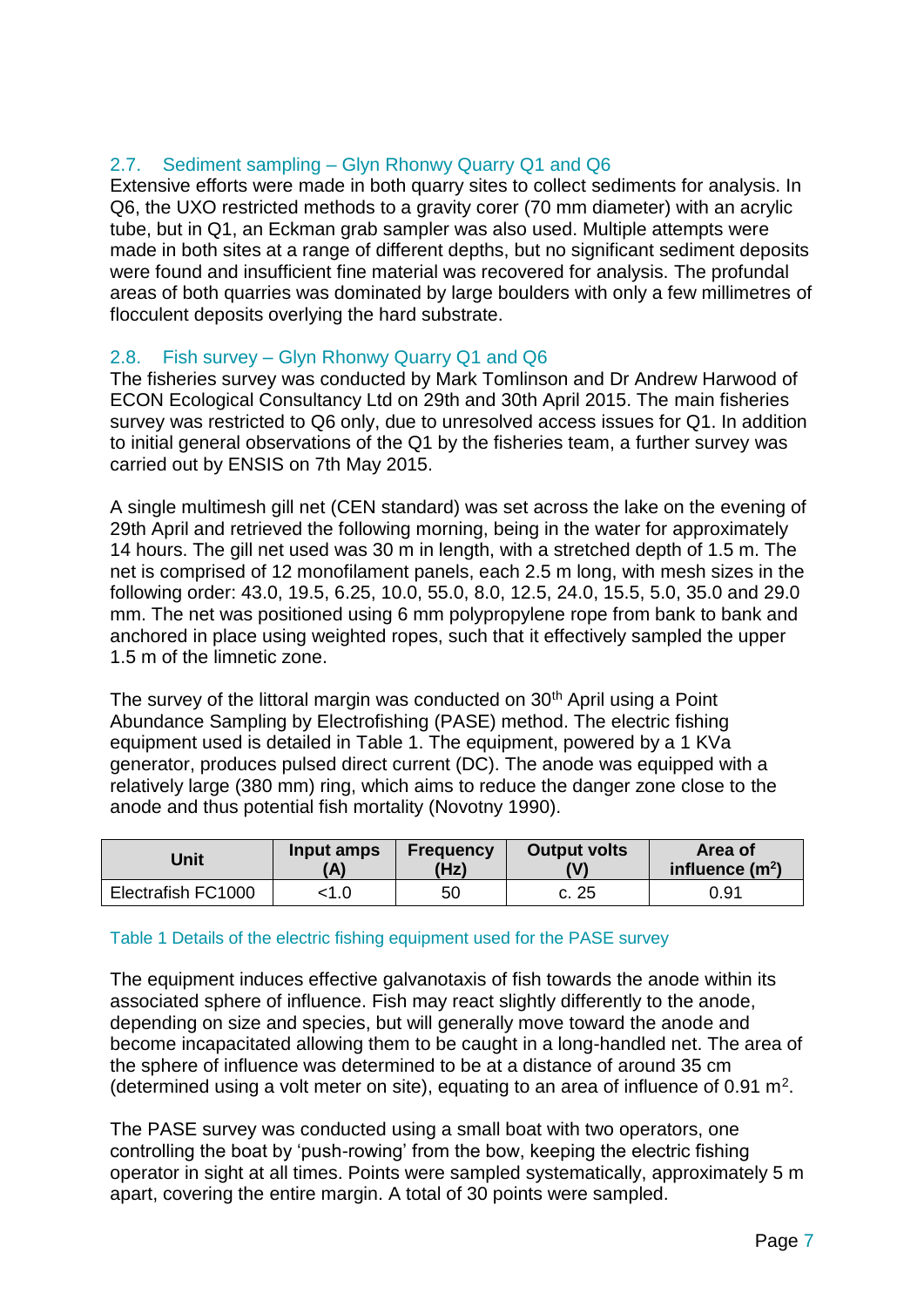At each point the 2.5 m long anode was rapidly immersed and a lightweight, long handled net was swept through the point, thereby collecting stunned fish even if none were seen. All fish caught were identified to species level, measured to the nearest mm (fork length) and any particular characteristics of individual fish are noted including any ailments or obvious parasites. Weight estimates (grammes – g) are calculated from length-weight regression relationships for each species compiled and held by ECON. Fish density estimates for the littoral margin were calculated using the following formula:

#### *Total individuals (ind.) or biomass of fish / Number of points / Effective area*

In addition to the standard PASE surveys, continuous electric fishing patrols were also undertake of all suitable habitat using the same equipment and principles detailed above. Habitat was deemed as suitable where any non-vertical littoral zone was present. Continuous patrols are a practical means of achieving the most thorough coverage of a site and work particularly well for smaller sites such as these quarries.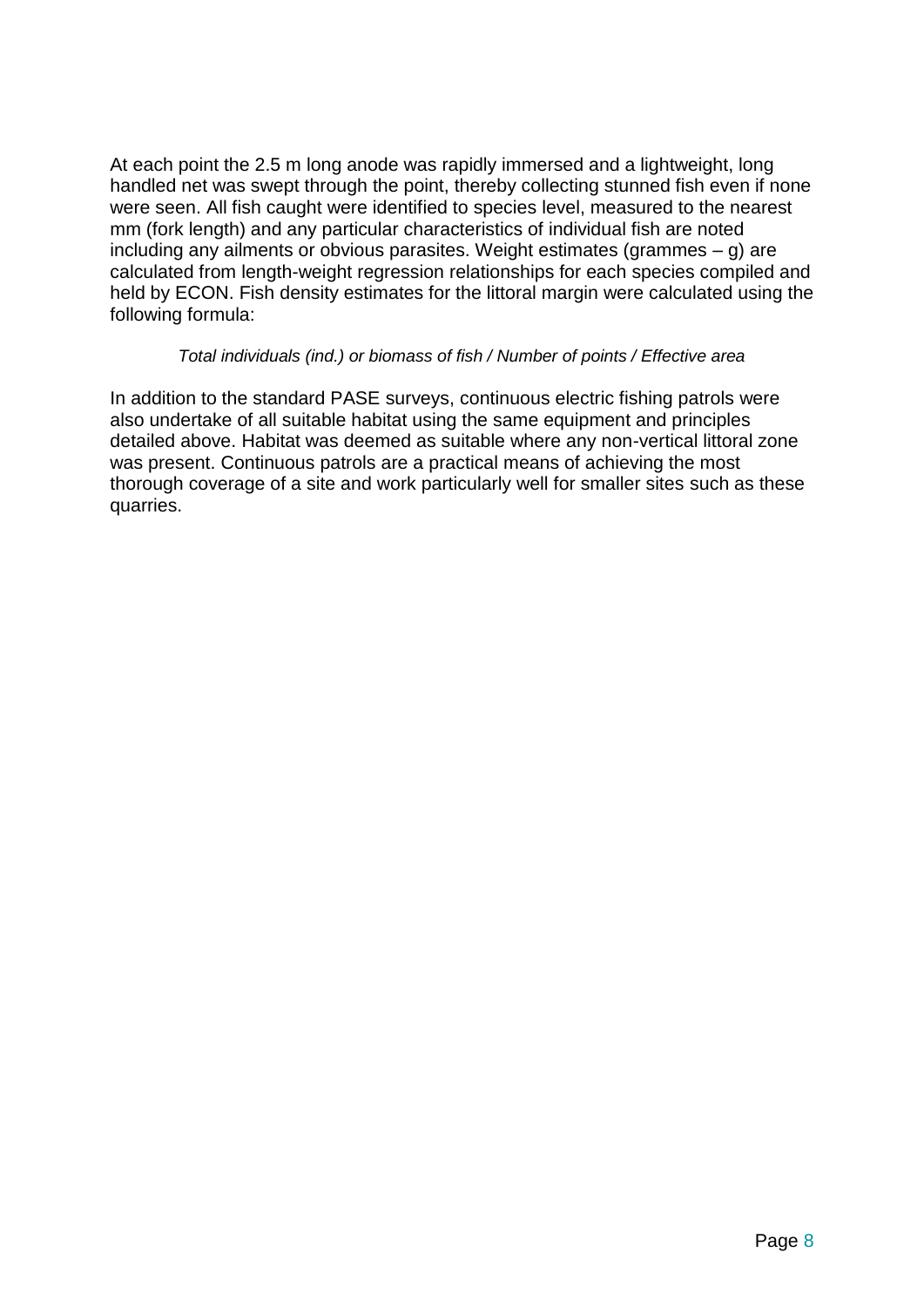### <span id="page-10-0"></span>3. Results

#### <span id="page-10-1"></span>3.1. Aquatic plants – Glyn Rhonwy Quarries Q1 and Q6

Despite the very clear water and ample light, there were no submerged aquatic (higher) plants recorded growing in Q1 or Q6.

Water quality in both sites (see below) was good, and typical of oligotrophic lakes within the region which support *Isoëto-Nanojuncetea* and / or *Littorelletea unifloriae*  floras (e.g. Llyn Padarn, Llyn Cwellyn). The lack of plants is more likely to be due to the poor substrates into which plants need to take root. Much of the littoral zone in both sites was steeply shelving and lacked any significant fine sediment suitable for plant growth. Furthermore, the substrates were relatively mobile which also inhibits plants from becoming established.

In Q6, the waterline along the west and east margin had growths of moss on the solid rocks and larger boulders. All sample specimens of the moss were *Brachythecium plumosum*, a species common throughout the UK in damp shaded environments, and particularly on lake and streamsides.

In Q1, the flatter areas around the western and south shore were relatively rich in bryophytes. Of these only 2 species of liverwort were recorded growing in the water below the splash zone: *Nardia scalaris* (ladder flapwort) and *Pellia* sp. (identified as *P. epiphylla,* but lacking fruiting bodies and therefore not possible to confirm). These are common within Wales and the UK.

In summary, there were no rare or protected species of aquatic plants recorded within either quarry, and no species of aquatic plant that poses any risk to protected environments if caused to be released from the site.

The maximum recorded water depths were: **Q1 = 7.3 m Q6 = 17.1 m**

#### <span id="page-10-2"></span>3.2. Aquatic invertebrates – Glyn Rhonwy Quarry Q1 and Q6

Generally the habitat in both quarries was restricted to loose gravels, cobbles and boulders with some overhanging shrubs and trees providing additional habitat dynamics. Neither site had any significant deposits of organic material or leaf litter. Some species were observed on the water surface (e.g. Whirlygig beetles and river skaters), but the majority were associated with the substrates where they sheltered either on or under stones.

A total of 26 different taxa were recorded from the 2 sites, 18 in Q1 and 17 in Q6, only 9 of which were common to both sites [\(Table 2\)](#page-11-0). The assemblages are typical of still water oligotrophic sites and there were no rare or nuisance species recorded.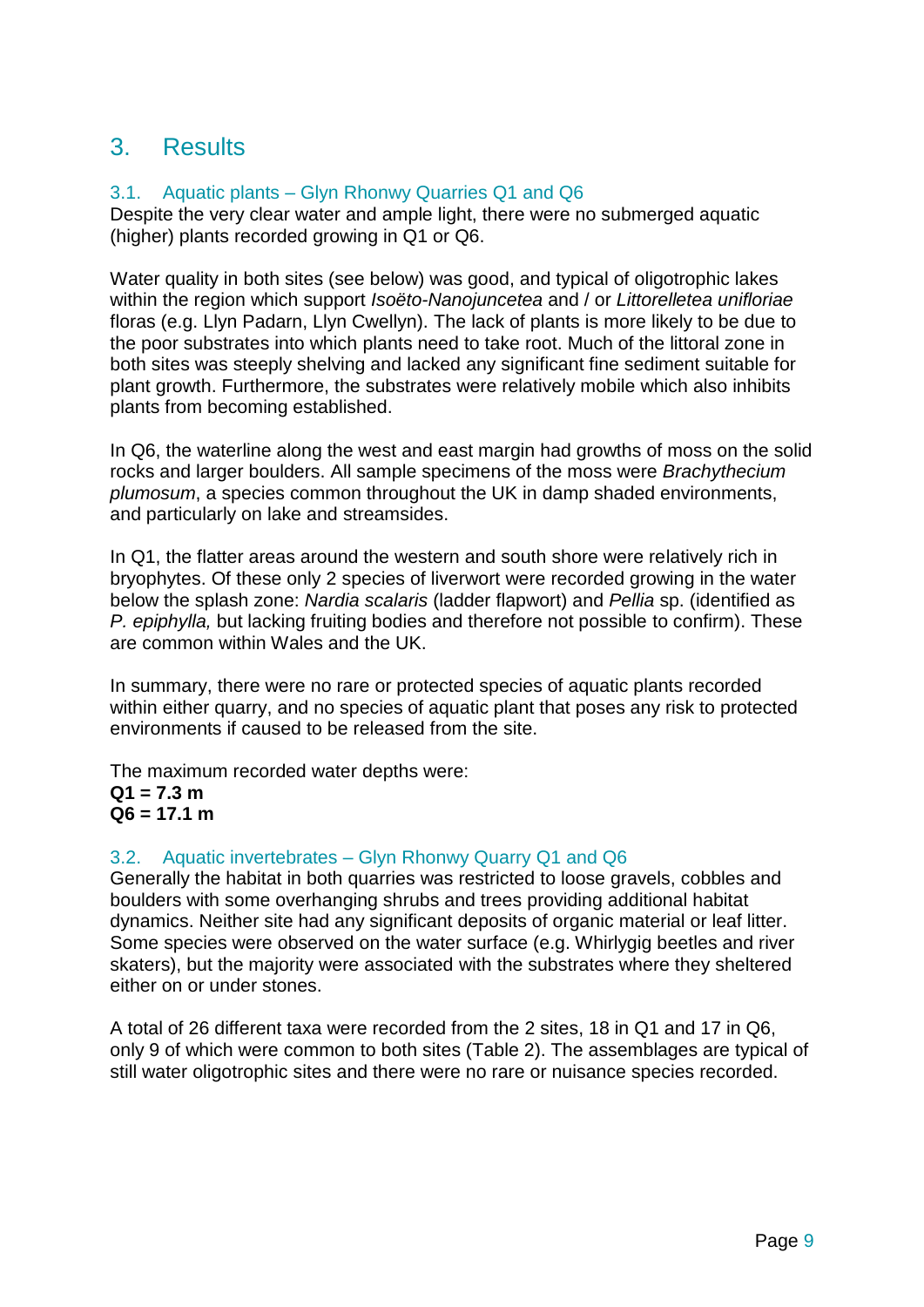|                          |                                 | 7 <sup>th</sup> May 2015 |                | 29th April 2015 |                |                |       |                |                |                                 |                                 |
|--------------------------|---------------------------------|--------------------------|----------------|-----------------|----------------|----------------|-------|----------------|----------------|---------------------------------|---------------------------------|
| <b>Common Name</b>       | Taxa                            | Q1(1)                    | Q1(2)          | Q1(3)           | Q1(4)          | Q6(a)          | Q6(b) | Q6(c)          | Q6(d)          | Q <sub>1</sub><br><b>Totals</b> | Q <sub>6</sub><br><b>Totals</b> |
| <b>Stonefly</b>          | Amphinemura sulcicollis         | $\overline{2}$           |                |                 |                |                |       |                |                | $\overline{2}$                  |                                 |
| <b>Freshwater Limpet</b> | Ancylus fluviatilis             | 10                       | $\overline{4}$ | $\overline{2}$  | 3              | $\overline{2}$ |       |                | $\mathbf{1}$   | 19                              | 3                               |
| <b>River Skater</b>      | Aquarius najas                  | $\overline{2}$           |                |                 |                |                |       |                |                | $\overline{2}$                  | $\Omega$                        |
| <b>Mayfly</b>            | Caenis luctuosa                 |                          |                |                 |                | 50             | 20    | 15             | 10             | $\overline{0}$                  | 95                              |
| <b>Non-biting Midge</b>  | Chironomidae                    | 10                       | 20             | $\overline{4}$  | 3              | 20             | 10    | 20             | 5              | 37                              | 55                              |
| <b>Mayfly</b>            | Electrogena lateralis           | 50                       | 40             | 60              | 30             | 30             |       |                | 3              | 180                             | 33                              |
| <b>Freshwater Shrimp</b> | Gammarus pulex                  | 30                       | 15             | 20              | 15             |                |       |                |                | 80                              | $\overline{0}$                  |
| <b>Cased Caddis</b>      | Glossosomatidae (pupa)          | 1                        |                |                 |                |                |       |                |                | $\overline{2}$                  | $\overline{0}$                  |
| <b>Whirlygig Beetle</b>  | Gyrinus sp.                     | 10                       | $\mathbf{1}$   |                 | 3              |                |       |                |                | 14                              | $\overline{0}$                  |
| Leech                    | Helobdella stagnalis            |                          |                |                 |                | $\overline{2}$ |       |                |                | 0                               | $\overline{2}$                  |
| <b>Mayfly</b>            | Leptophlebia marginata          |                          |                |                 |                | 10             | 8     | 30             | 10             | 0                               | 58                              |
| <b>Cased Caddis</b>      | Limnephilus lunatus             |                          |                |                 |                | $\overline{2}$ |       | 3              |                | 0                               | 5                               |
| <b>Stonefly</b>          | Nemoura sp.                     |                          |                |                 |                | 3              |       | 5              |                | 0                               | $\bf{8}$                        |
| <b>Freshwater Worm</b>   | Oligochaeta                     | 10                       |                | 5               |                | 20             |       |                | $\overline{2}$ | 15                              | 22                              |
| <b>Riffle Beetle</b>     | Oulimnius tuberculatus          | 15                       | $\mathbf 1$    | $\mathbf 1$     |                | 10             |       | $6\phantom{1}$ |                | 17                              | 16                              |
| <b>Mayfly</b>            | Paraleptophlebia sp.            | 3                        | $\overline{1}$ | $\mathbf{1}$    | $\overline{7}$ |                |       |                |                | 12                              | $\overline{0}$                  |
| Pea Mussel               | Pisidium sp.                    |                          |                |                 |                | $\overline{2}$ |       |                |                | 0                               | $\overline{2}$                  |
| <b>Flatworm</b>          | Polycelis nigra/tenuis          |                          |                |                 |                | $\overline{2}$ |       |                |                | 0                               | $\overline{2}$                  |
| <b>Caseless Caddis</b>   | Polycentropus flavomaculatus    | 3                        |                | 4               | $\overline{1}$ |                |       |                |                | 8                               | $\overline{0}$                  |
| <b>Caseless Caddis</b>   | Polycentropus irroratus         |                          |                |                 |                | 5              | 20    |                | 5              | 0                               | 30                              |
| <b>Snail</b>             | Radix balthica                  |                          | 5              | 6               | $\mathbf{1}$   | 15             |       |                | $\overline{2}$ | 12                              | 18                              |
| <b>Cased Caddis</b>      | Sericostoma personatum          |                          |                | 5               |                | 30             |       |                |                | 5                               | 31                              |
| Lesser Water Boatman     | Sigara (Sigara) dorsalis        | $\mathbf 1$              | $\overline{2}$ |                 |                |                |       |                |                | 3                               | $\Omega$                        |
| <b>Stonefly</b>          | Siphonoperla torrentium         | $\overline{\mathbf{4}}$  |                | 10              |                | 20             |       |                |                | 14                              | 20                              |
| <b>Beetle</b>            | Stictotarsus duodecimpustulatus |                          |                | $\mathbf 1$     |                |                |       |                |                | 1                               | $\overline{0}$                  |
| <b>Caseless Caddis</b>   | Tinodes waeneri                 | 30                       | 20             | 6               | $\overline{7}$ | 16             |       |                | $\overline{2}$ | 63                              | 18                              |

<span id="page-11-0"></span>Table 2 Invertebrate species recorded in the Glyn Rhonwy quarry sites, Q1 and Q6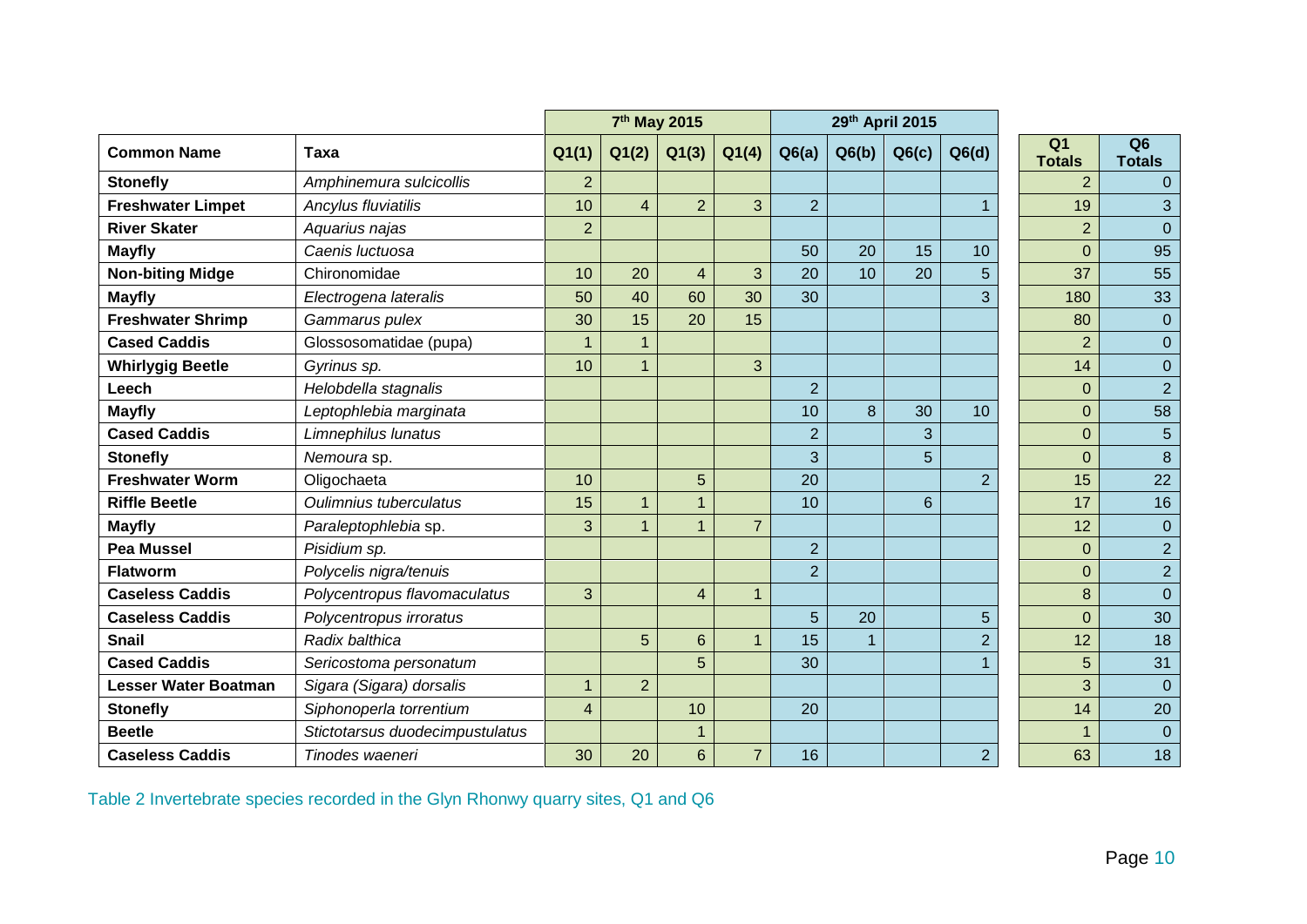#### <span id="page-12-0"></span>3.3. Diatoms - Glyn Rhonwy Quarry Q1 and Q6

The diatom assemblages are typical of nutrient poor, circum-neutral lakes with clear water. The majority of species recorded in both sites are benthic species which is indicative of the high water clarity; Fragilariaceae being the most represented family [\(Table 3\)](#page-12-1).

The results are typical for clear, nutrient poor, circum-neutral lakes and give no cause for concern.

| <b>Species name</b>                     | Q <sub>1</sub><br><b>7 May 15</b> | Q <sub>6</sub><br><b>29 April 15</b> |
|-----------------------------------------|-----------------------------------|--------------------------------------|
| Achnanthidium minutissimum              | 38                                | 37                                   |
| Amphora ovalis                          |                                   | 20                                   |
| Amphora pediculus                       | 3                                 | 2                                    |
| Cocconeis placentula (raphe valves)     | 2                                 |                                      |
| Cocconeis placentula var. euglypta      | 9                                 |                                      |
| Cocconeis placentula var. pseudolineata | $\overline{4}$                    |                                      |
| Cyclotella cf stelligera                |                                   | 1                                    |
| Cymbella cymbiformis                    |                                   | 4                                    |
| Cymbella sp (central section only)      | 3                                 |                                      |
| Diatoma mesodon                         | $\overline{2}$                    |                                      |
| Diploneis ovalis                        |                                   | $\overline{2}$                       |
| Diploneis parma                         | 1                                 |                                      |
| Diploneis sp                            | $\mathbf{1}$                      |                                      |
| Encyonema silesiacum                    | $\overline{2}$                    |                                      |
| Encyonopsis microcephala                |                                   | $\overline{2}$                       |
| Eunotia rhynchocephala var satelles     | 1                                 |                                      |
| Fragilaria capucina                     |                                   | 3                                    |
| Fragilaria capucina var. distans        |                                   | 5                                    |
| Fragilaria microstriata                 | 71                                |                                      |
| Gomphonema sp.                          | 4                                 | $\overline{2}$                       |
| Navicula cryptocephala                  | 2                                 | $\overline{2}$                       |
| Nitzschia denticula                     | 39                                | $\overline{2}$                       |
| Nitzschia frustulum                     |                                   | 1                                    |
| Nitzschia sp.                           | $\overline{2}$                    | $\overline{2}$                       |
| Pseudostaurosira brevistriata           | $\overline{2}$                    | 79                                   |
| Staurosira construens var. binodis      | 25                                | 34                                   |
| Staurosira construens var. construens   |                                   | 5                                    |
| Staurosira pseudoconstruens             |                                   | 10                                   |
| Staurosira robusta                      | 148                               | 224                                  |
| Synedra nanana                          |                                   | 13                                   |
| Synedra ulna                            | 1                                 |                                      |
| <b>Total valves</b>                     | 360                               | 450                                  |

<span id="page-12-1"></span>Table 3 Diatom species recorded in the Glyn Rhonwy quarry sites, Q1 and Q6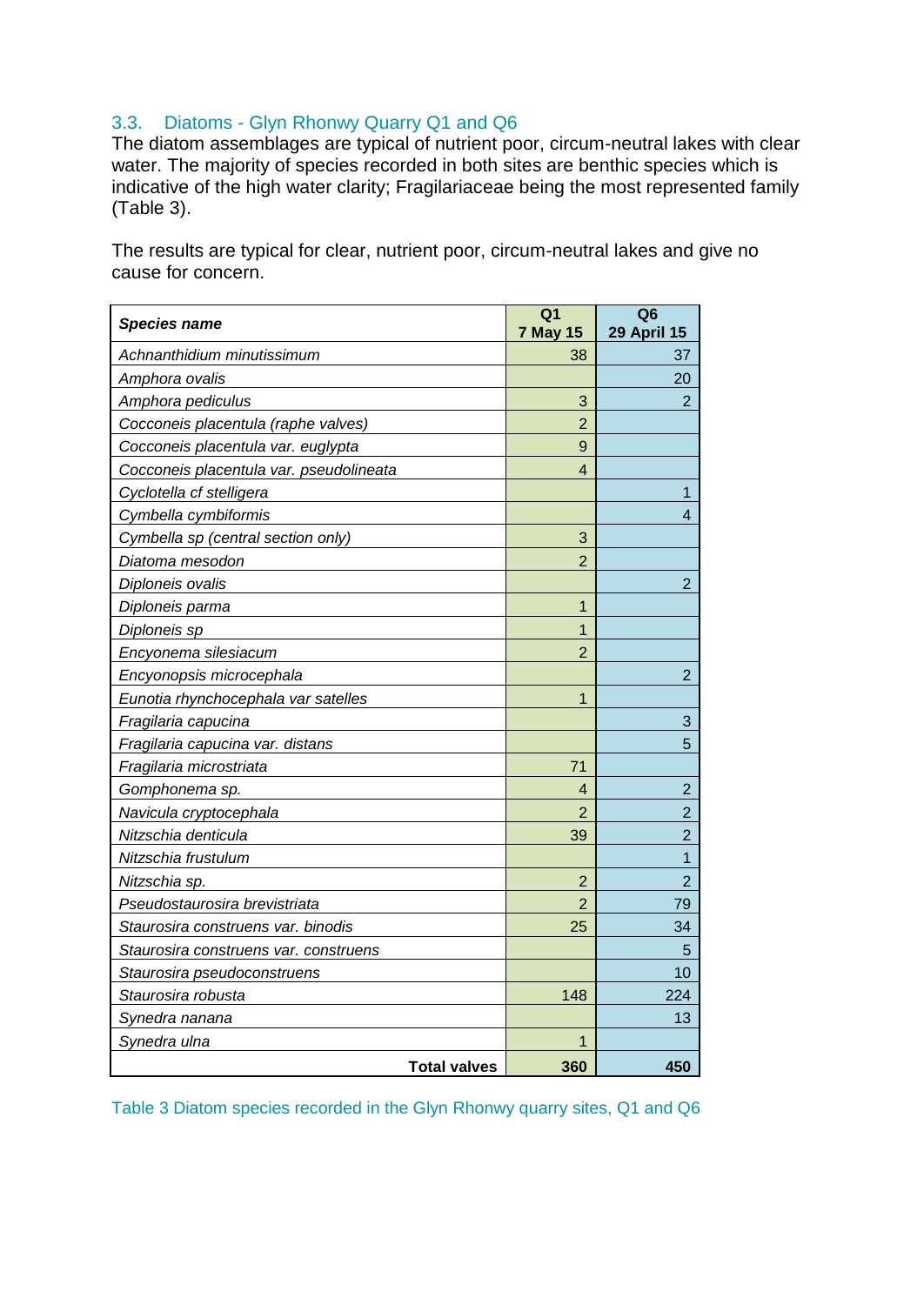#### <span id="page-13-0"></span>3.4. Phytoplankton - Glyn Rhonwy Quarry Q1 and Q6

Phytoplankton concentrations were low in both sites, which is typical for nutrient poor waters. Q1 was particularly dilute and dominated (in numbers) by picoplankton; tiny single-celled algae, the size and lack of any differentiation being insufficient to identify. Q6 was slightly more diverse and in addition to picoplankton had relatively high numbers of the colonial chrysophyte *Dinobryon sociale*. This species often blooms in the spring and is common in UK lakes (Henderson, *pers. comm.*). There were no cyanobacteria (blue-green) recorded in either site, and no "nuisance" species.

|                                                               | Q <sub>1</sub><br><b>7 May 15</b> |                                        | Q <sub>6</sub><br><b>29 April 15</b> |                         |
|---------------------------------------------------------------|-----------------------------------|----------------------------------------|--------------------------------------|-------------------------|
| <b>Species name</b>                                           | Conc.<br>No's per ml              | Biovol.<br>$\mu$ m <sup>3</sup> per ml | Conc.<br>No's per ml                 | Biovol.<br>$µm3$ per ml |
| Aulacoseira                                                   | 1                                 | 808                                    |                                      |                         |
| Cryptomonas (medium) Length 20-30 µm                          | $\overline{2}$                    | 3,260                                  | 55                                   | 129,155                 |
| Cryptomonas (small) Length <20 µm                             | $\overline{2}$                    | 2,445                                  | 51                                   | 62,885                  |
| Dictyosphaerium pulchellum                                    | 1                                 | 958                                    |                                      |                         |
| Dinobryon sociale                                             |                                   |                                        | 1602                                 | 157,869                 |
| Glenodinium sp.                                               | 1                                 | 10,150                                 | 5                                    | 15,857                  |
| Gonium sp.                                                    | 1                                 | 468                                    | 0.4                                  | 295                     |
| Mallomonas akrokomos                                          | $\overline{7}$                    | 450                                    |                                      |                         |
| Mallomonas caudata                                            | 31                                | 3,130                                  |                                      |                         |
| Medium centric diatom (10-20 µm diam.)                        | $\overline{7}$                    | 10,139                                 | 9                                    | 5,560                   |
| Monoraphidium contortum                                       |                                   |                                        | 36                                   | 209                     |
| Monoraphidium griffithii                                      |                                   |                                        | 27                                   | 1,255                   |
| Nanoplankton - unidentified single cells 2-<br>20 µm diameter |                                   |                                        | 18                                   | 1,674                   |
| Oocystis sp.                                                  | 1                                 | 299                                    |                                      |                         |
| Peridinium sp.                                                | 1                                 | 5,321                                  |                                      |                         |
| Picoplankton - unidentified single cells <2<br>um diam.       | 1244                              | 651                                    | 1456                                 | 763                     |
| Rhodomonas lacustris var. nannoplanctica                      | 176                               | 9,438                                  | 91                                   | 11,228                  |
| Small centric diatom (5 - <10 µm diam.)                       |                                   |                                        | 27                                   | 3,575                   |
| Synedra sp.                                                   |                                   |                                        | 10                                   | 6,229                   |
| Synedra ulna                                                  |                                   |                                        | 7                                    | 5,044                   |
| Tetraedron minimum                                            |                                   |                                        | 127                                  | 5,729                   |
| <b>Totals</b>                                                 | 1474                              | 47520                                  | 3524                                 | 407327                  |

<span id="page-13-2"></span>Table 4 Phytoplankton species recorded in the Glyn Rhonwy quarry sites, Q1 and Q6

#### <span id="page-13-1"></span>3.5. Water quality - Glyn Rhonwy Quarry Q1 and Q6

Summary data for water quality are given in [Table 5](#page-14-0) and the full analytical results in Appendix I. Both lakes were slightly alkaline with respect to pH, and fall within the low (Q1) to moderate (Q6) alkalinity class, which is typical for surface waters on slate geology.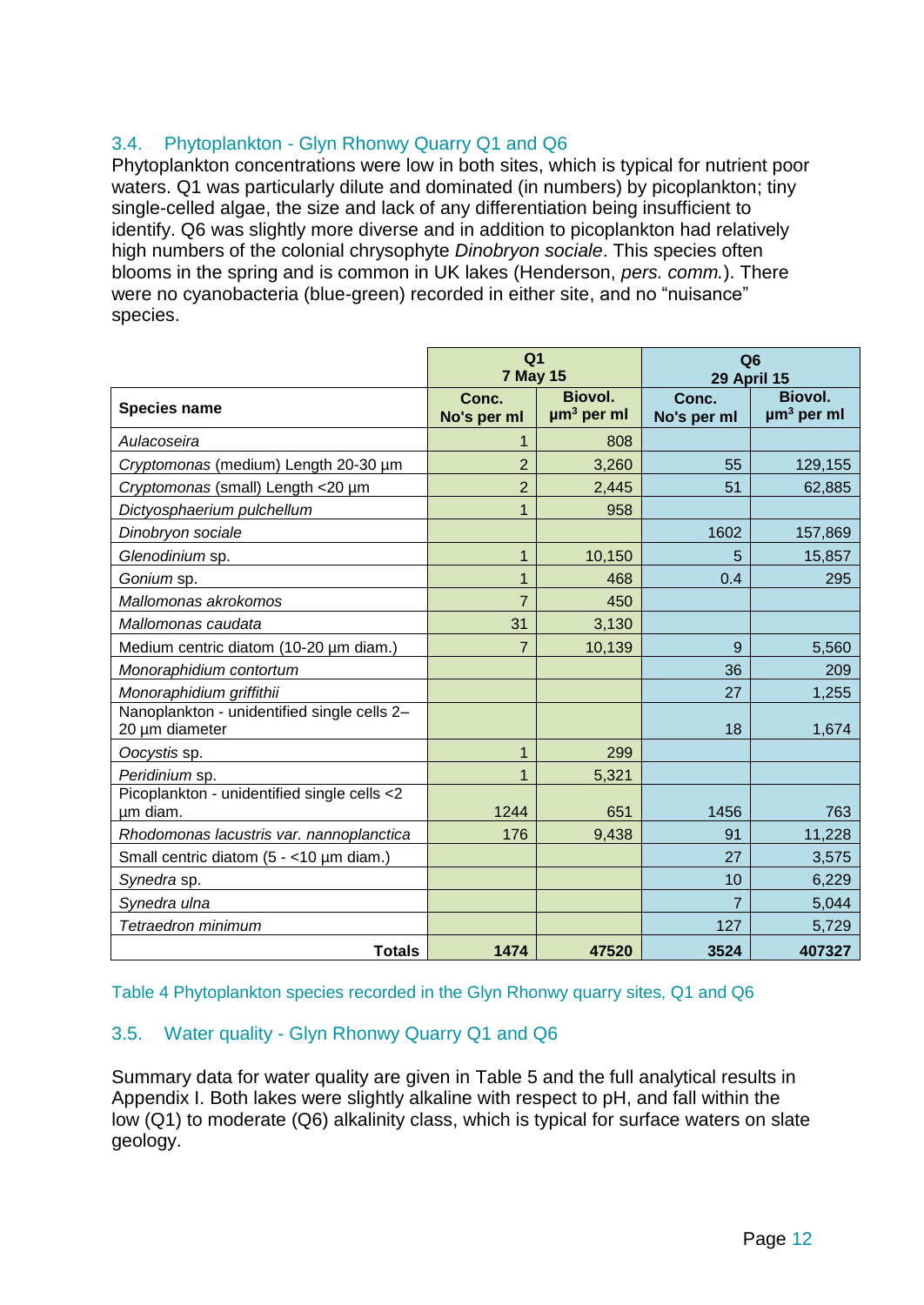Nutrient concentrations are relatively low with total phosphorus (TP) in Q1 being below the target value of 10 µgl<sup>-1</sup> set for oligotrophic waters under the Habitats Directive quality guidance (JNCC 2015). Qo had slightly higher TP, but again, this is within the limits for oligo-mesotrophic standing waters where alkalinity is above 50 mgl-1. (JNCC 2015). Nitrates were low in both sites and the nutrient chemistry gives no cause for concern.

| Analyte                             | <b>Units</b>       | Q <sub>1</sub><br><b>Concentration</b> | Q <sub>6</sub><br><b>Concentration</b> |
|-------------------------------------|--------------------|----------------------------------------|----------------------------------------|
| <b>General quality</b>              |                    |                                        |                                        |
| pH                                  | pH Units           | 8.04                                   | 8.26                                   |
| Alkalinity to pH 4.5 : Grans Plot   | mg/l               | 31.9                                   | 65                                     |
| Conductivity at 20C                 | uS/cm              | 99                                     | 158                                    |
| <b>BOD 5 Day ATU</b>                | mg/l               | 2.92                                   | 2.92                                   |
| Chemical Oxygen Demand :- {COD}     | mg/l               | 10.0                                   | 10.0                                   |
| <b>Nutrients</b>                    |                    |                                        |                                        |
| Phosphorus : Total as P             | ug/l               | 15                                     | $<$ 10                                 |
| Orthophosphate, reactive as P       | ug/l               | 1.7                                    | 1.2                                    |
| Nitrogen: Total Oxidised as N       | mg/l               | 0.233                                  | 0.3                                    |
| Nitrate as N                        | mg/l               | 0.231                                  | 0.299                                  |
| Nitrite as N                        | mg/l               | 0.00179                                | 0.00102                                |
| Ammoniacal Nitrogen as N            | mg/l               | < 0.00200                              | < 0.00200                              |
| <b>Metals</b>                       |                    |                                        |                                        |
| Aluminium                           | ug/l               | < 10                                   | $<$ 10                                 |
| Antimony                            | ug/l               | $<$ 1                                  | $<$ 1                                  |
| Arsenic                             | ug/l               | $<$ 1                                  | 3.16                                   |
| <b>Barium</b>                       | ug/l               | 28.5                                   | 556                                    |
| <b>Boron</b>                        | ug/l               | 100                                    | < 100                                  |
| Cadmium                             | ug/l               | < 0.1                                  | < 0.1                                  |
| Calcium                             | mg/l               | 13.9                                   | 20.8                                   |
| Chromium                            | ug/l               | < 0.5                                  | 1.06                                   |
| Cobalt                              | ug/l               | $\leq$ 1                               | <1                                     |
| Copper                              | ug/l               | 1.95                                   | 3.27                                   |
| Iron                                | ug/l               | <30                                    | <30                                    |
| Lead                                | ug/l               | $2$                                    | $<$ 2                                  |
| Lithium                             | ug/l               | 100                                    | 100                                    |
| Magnesium                           | mg/l               | 1.23                                   | 5.13                                   |
| Manganese                           | ug/l               | <10                                    | $<$ 10                                 |
| Mercury                             | $\overline{u}$ g/l | < 0.01                                 | < 0.01                                 |
| Molybdenum                          | ug/l               | $3$                                    | $3$                                    |
| Nickel                              | ug/l               | $<$ 1                                  | $\leq$ 1                               |
| Potassium                           | mg/l               | 0.206                                  | 0.39                                   |
| Selenium                            | ug/l               | $<$ 1                                  | $<$ 1                                  |
| Sodium                              | mg/l               | 4.66                                   | 4.76                                   |
| Strontium                           | ug/l               | $20$                                   | 81.8                                   |
| Sulphate as SO4                     | mg/l               | <10                                    | <10                                    |
| Zinc                                | ug/l               | < 5                                    | < 5                                    |
| <b>Organic chemistry</b>            |                    |                                        |                                        |
| Carbon, Organic: Total as C: -{TOC} | mg/l               | < 0.7                                  | 0.7                                    |
| Phenol                              | ug/l               | 0.0598                                 | 0.153                                  |

<span id="page-14-0"></span>Table 5 Water quality summary for the Glyn Rhonwy quarry sites, Q1 and Q6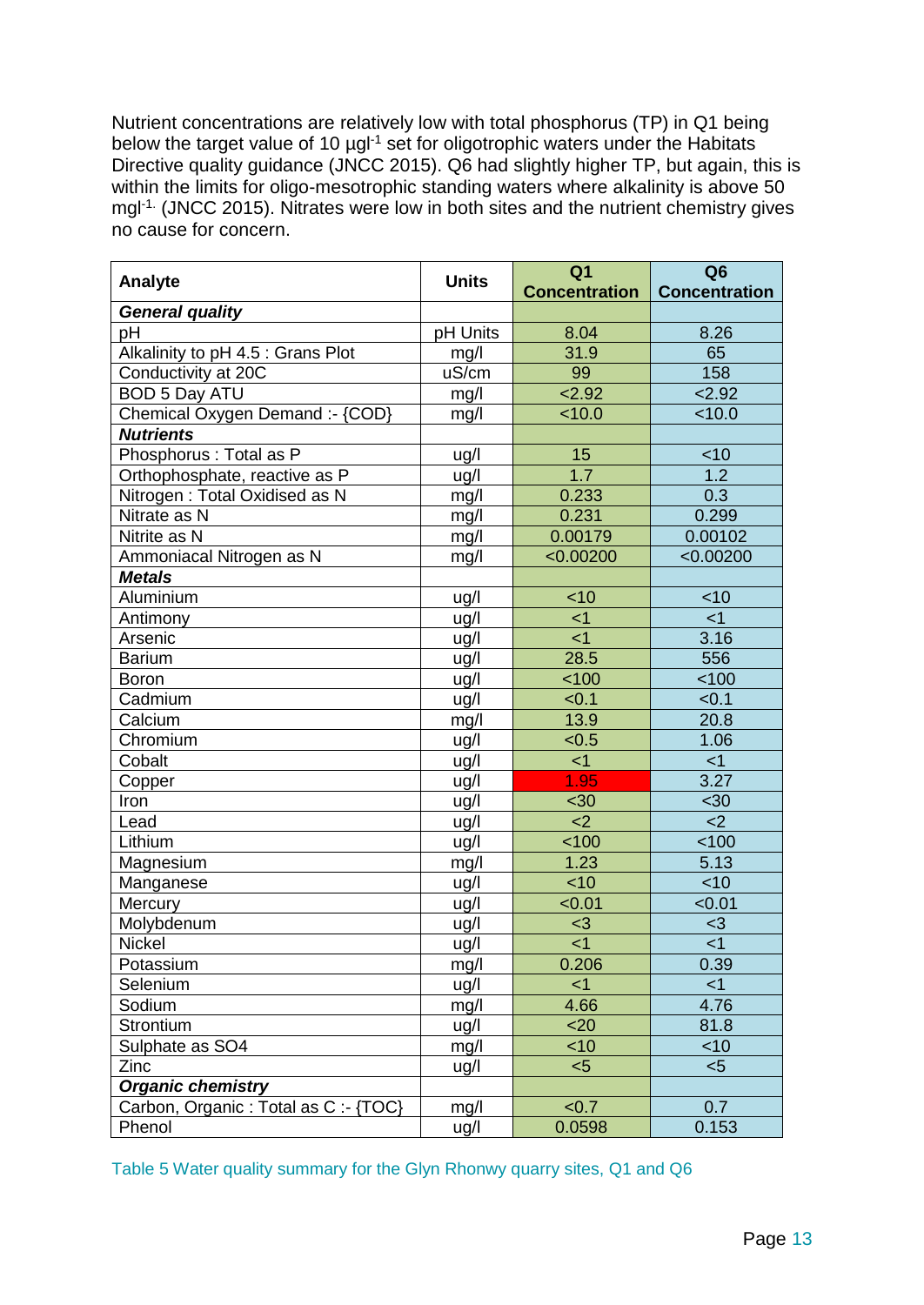Metal concentrations were relatively low in most cases, with the majority of toxic elements being below detection. The **annual mean** limits for copper are 1 µgl<sup>-1</sup> for waters below 50 mgl<sup>-1</sup> alkalinity (Q1) and 6  $\mu$ gl<sup>-1</sup> for waters in the range 50-100 mgl<sup>-1</sup> total alkalinity (Q6) (EUDirective 76/464/EEC). The spot sample taken at Q1therefore exceeds the permissible environmental quality standard (EQS) for levels of copper. The implications for this should be investigated further with respect to any proposed release of water from Q1 and for Q6 where any receiving water is <50 mgl-1 alkalinity. The upper limits for short term concentrations are less stringent.

Levels of total organic compounds were low with the majority of analytes being below detection limits. Detectable levels of phenol were measured, but these were well within the legislative EQS and also below the more stringent limits recommended by UKTAG for WFD compliance (7.7 µgl-1 Lepper *et al.* 2007).

#### <span id="page-15-0"></span>3.6. Sediment sampling – Glyn Rhonwy Quarry Q1 and Q6

No significant sediment deposits were found and no samples taken.

The negative sampling attempts from multiple locations within both sites suggest that there is only very limited fine sediments within the sites.

#### <span id="page-15-1"></span>3.7. Fish survey – Glyn Rhonwy Quarry Q1 and Q6 **Q6**

The fisheries techniques employed in Q6, revealed a very limited fish community of three-spined stickleback *Gasterosteus aculeatus* and European eel *Anguilla anguilla* (eel hereafter).

A total of six three-spined sticklebacks were captured in the PASE survey of the littoral margin resulting in an abundance estimate of 0.22 individuals  $m<sup>2</sup>$  and a biomass of 0.16 g m<sup>-2</sup> for the littoral margin. Assuming a perimeter of 375 m (estimated from satellite images and tools in Google Earth Pro) and an average width of 1 m, this equates to 83 fish. In reality, this is likely to be an underestimate as the area of suitable habitat may be much greater than this and that the sampling efficiency may have been compromised slightly by the abundance of crevices within the slate substrate acting as refuges.

A further nine three-spined sticklebacks were captured in the electric fishing patrols of the littoral margin. A large eel measuring approximately 1 m in length and estimated to weigh 2 kg ( based on national length-weight regressions), was also encountered at the south-west end of the lake.

The three-spined sticklebacks captured ranged from 29 to 42 mm in fork length. A number of the fish captured were identified as males displaying breeding colours (red undersides).

No fish were captured in the survey gill net.

#### **Q1**

Unlike in Q6 where three-spined sticklebacks were very evident during the electric fishing and visual surveys, none were recorded in Q1 and no other fish species were seen.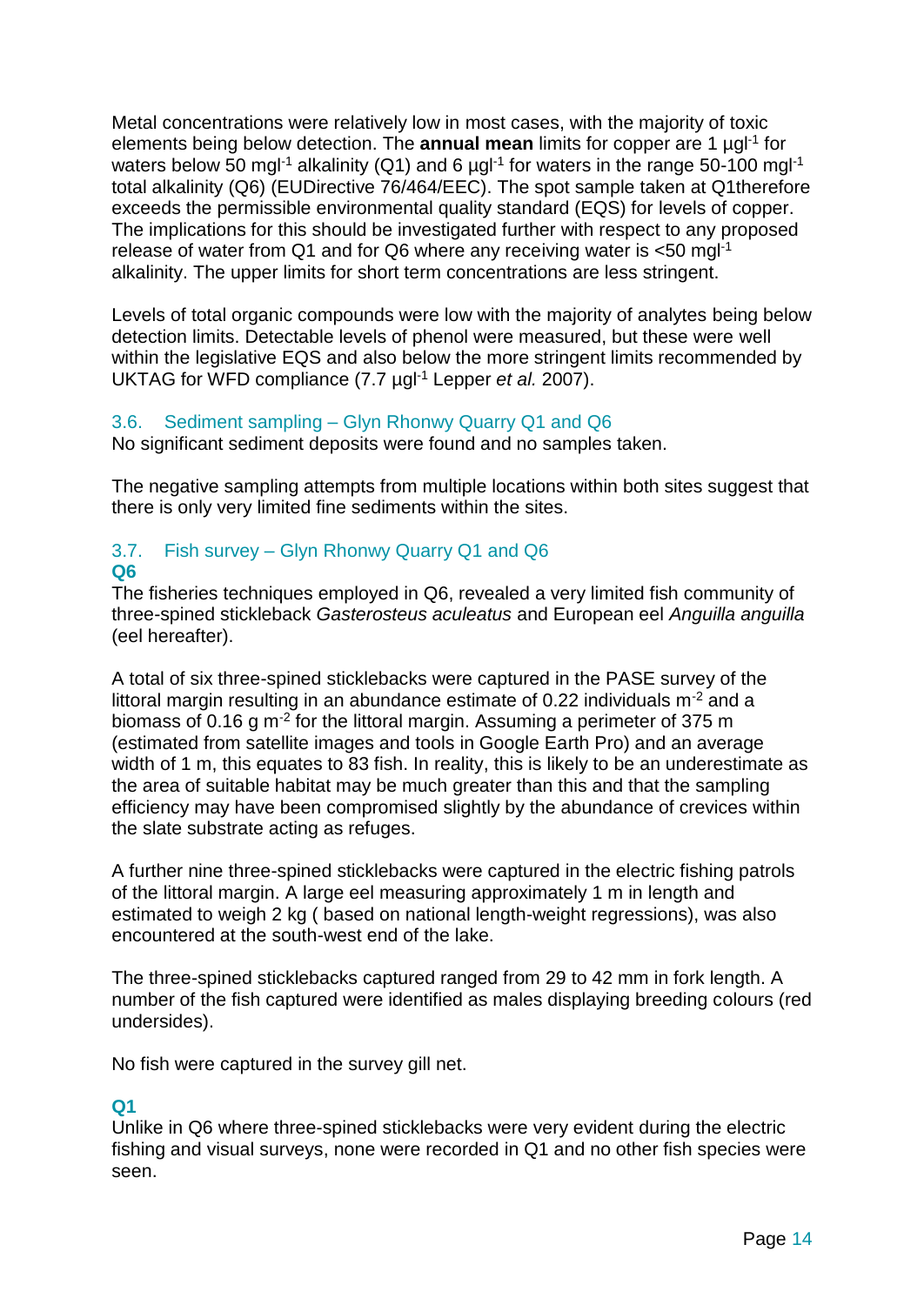Q1 is much smaller than Q6, with a perimeter of c.100 m, and is very isolated, and without public access to the water and hence less likely to have been inoculated with fish. The site also has rather limited littoral habitat due to the near vertical sides of much of the basin.

The absence of fish in Q1 is further supported by the occurrence and behaviour of some invertebrate species. In Q1, the mayfly *Electrogena lateralis* was very visible on the upper surface of rocks within the littoral zone [\(Figure 1\)](#page-16-1). This is a species that could easily be taken as prey by fish (including three-spined sticklebacks) if they were present. There is evidence to suggest that similar species of mayfly adjust their behaviour to avoid predation where fish are present, whereas in fishless lakes (and streams) they remain and feed in more open habitat (Tikkanen *et al* 1996) as observed in Q1. In summary there was no evidence found of any fish in Q1.



<span id="page-16-1"></span>Figure 1 Mayfly (*Electrogena lateralis*) and freshwater limpet (*Ancylus fluviatilis*) grazing on the upper surface of a rock in Q1.

### <span id="page-16-0"></span>3.8. Other notable species

#### **Newts**

Although apparently fishless, palmate newts *Lissotriton helveticus* were abundant in Q1, with both males and females present [\(Figure 2\)](#page-17-0). Where littoral habitat was available, there were estimated to be as many as 10 newts present per  $m^2$ .

A single specimen of newt was seen in Q6, although not captured, it is likely to have been a palmate newt *Lissotriton helveticus*.

#### **Non-native species**

Although not part of the commissioned survey, it was noted that as well as the nonnative *Buddleja* sp. (Buddleia) which was common on the approach to Q6, both Q1 and Q6 have *Cotoneaster* shrubs growing on outcropping rocks. *Cotoneaster* is listed within under Schedule 9 to the Wildlife and Countryside Act 1981 with respect to England and Wales and it is an offence to knowingly cause these species to grow in the wild.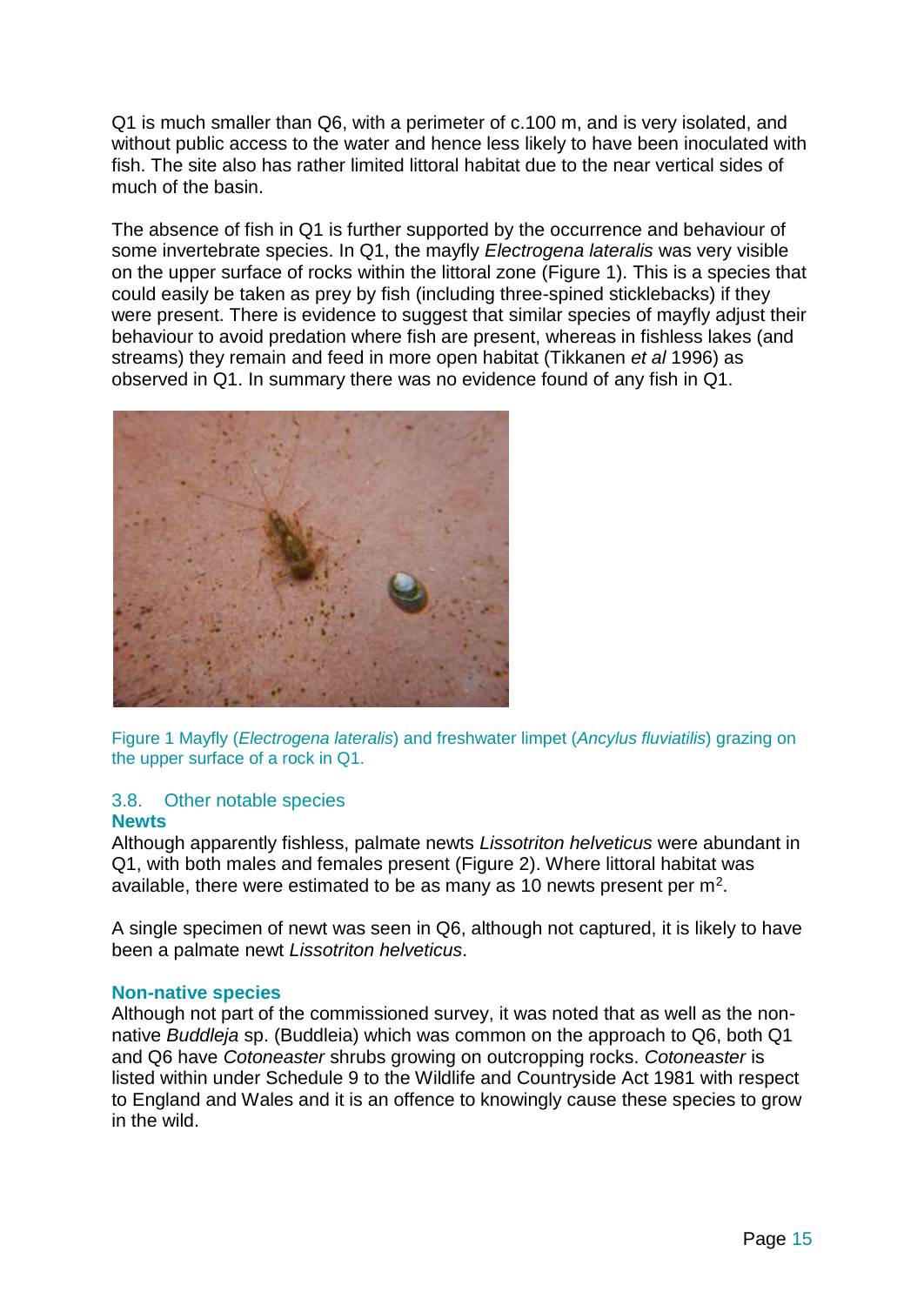Care should therefore be exercised to ensure all vegetation is disposed of in a manner compliant with the Wildlife and Countryside Act 1981 to avoid spread of this plant.

<span id="page-17-0"></span>

Figure 2 Palmate newt (*Lissotriton helveticus*) recorded in Q1.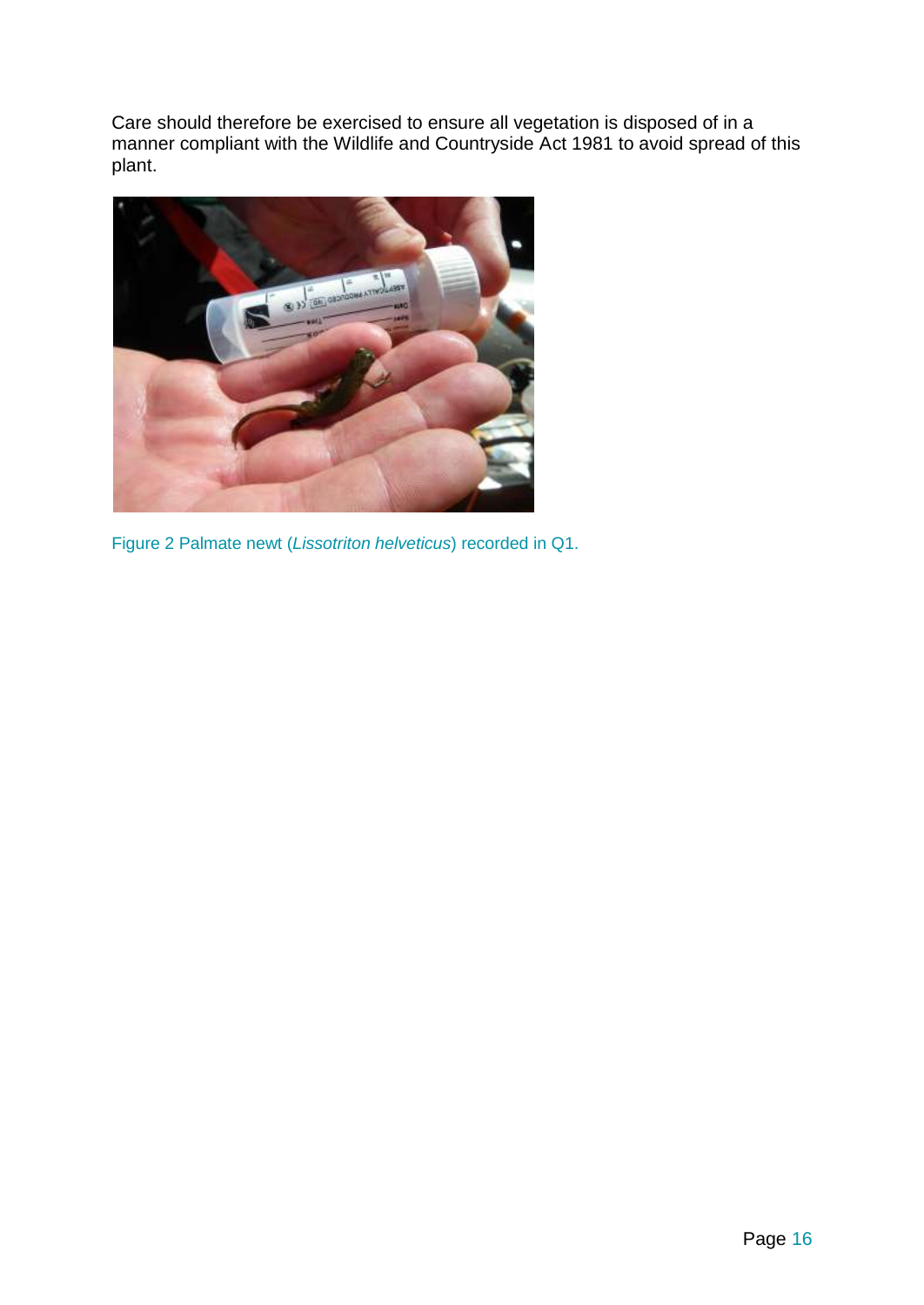## <span id="page-18-0"></span>4. Summary of findings

#### <span id="page-18-1"></span>4.1. Q1 quarry lake

The lake in Q1 appears typical of an isolated upland site in terms of its biology. The diatom and phytoplankton floras are characteristic of clear-water, circum-neutral waters.

The aquatic invertebrate population is similarly typical and the species therein pose no ecological threat if transferred to nearby protected sites as a result of the works.

No higher plants were recorded growing in the lakes. The lack of suitable substrate and steeply shelving sides present poor habitat for aquatic plants and this along with the isolation of the site has prevented colonisation. The terrestrial habitat is relatively rich in bryophytes, and 2 commonly occurring liverworts were recorded growing below the waterline and in the splash-zone of the lake. These are common throughout the region and pose no ecological threat to nearby sites.

The lake substrate is dominated by large boulders and solid rock, with some finer gavels in the littoral zone. No significant accumulations of fine sediments were found.

No fish were recorded in the site. The steep sides of the quarry largely prevent public access and therefore seeding by potential anglers (see below). The prevalence of invertebrates is also indicative of the site having no fish.

The water quality is excellent in terms nutrients (N & P) and has no elevated levels of hydrocarbons. The only concern raised is the concentration of dissolved copper in Q1 which although relatively low, nonetheless exceeds the environmental quality standard for low alkalinity waters and we recommend this be clarified prior to release.

The terrestrial habitat was not surveyed, but the presence of *Cotoneaster* sp. was noted. Under Schedule 9 to the Wildlife and Countryside Act 1981 England and Wales it is an offence to knowingly cause these species to grow in the wild and therefore due care should be taken to control these plants during the proposed works.

#### <span id="page-18-2"></span>4.2. Q6 quarry lake

The Q6 lake is larger than Q1 and significantly deeper (17.1 m) and has long been open to public access making the possible introduction of species to the site more likely.

The diatom and phytoplankton floras are typical of clear, circum-neutral waters.

The aquatic invertebrate population is similarly typical and the species therein pose no ecological threat if transferred to nearby protected sites as a result of the works.

No higher plants were recorded growing in the lakes. The lack of suitable substrate and steeply shelving sides present poor habitat for aquatic plants, and will have prevented plants becoming established even if they were able to reach the site. A single species of moss was common growing on rocks around the waterline and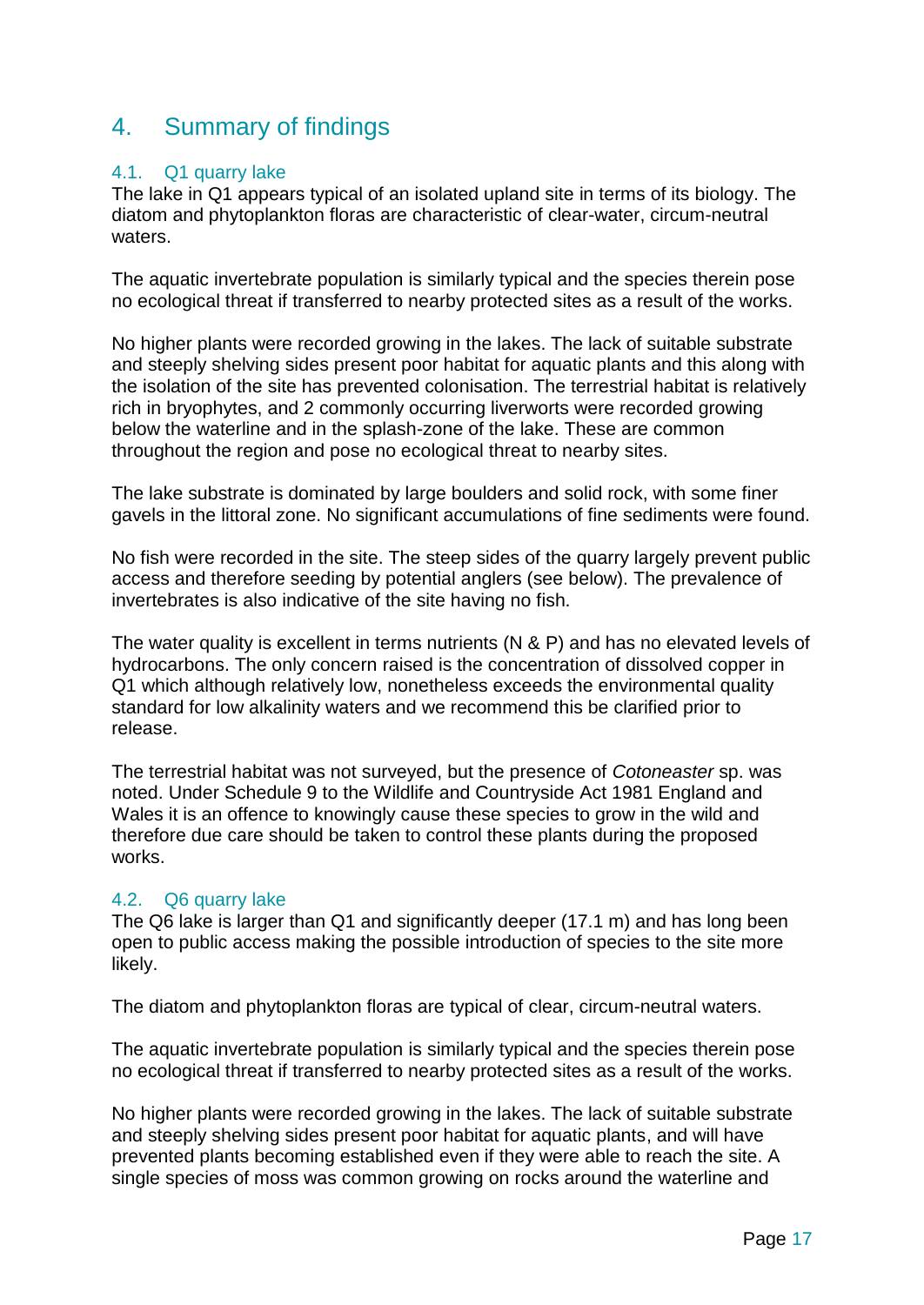splash. This species is common throughout the region and poses no ecological threat to nearby sites.

The lake substrate is dominated by large boulders and solid rock, with some finer gavels in the littoral zone. No significant accumulations of fine sediments were found.

Fish were recorded in Q6, but the community was species poor and of low abundance, which is typical of such a water. Indeed the colonisation of newly formed lakes by both sticklebacks and eels has been noted in flooded gravel pits (Milne 1974). Three-spined stickleback are one of the most widespread species throughout the UK capable of maintaining populations in various habitats, including brackish and salt water, have a varied diet and are tolerant of a wide range of water qualities.

These characteristics contribute to the species being early colonising species within new waterbodies (described by Maitland & Campbell 1992; Maitland 2000 for review). In the case of Q6, the three-spined stickleback are likely to have arrived via eggs or as juveniles or adults within plant matter carried by birds. Whilst the lake is not connected to other waterbodies, Llyn Padarn is within 400 m (in a straight line) from the quarry. Thus, it is likely the lake was seeded by fish from here and a viable population then developed.

Three-spined sticklebacks are heavily preyed upon by fish, birds and mammals, but as primary colonisers, their populations can rapidly increase in numbers. Other than the large eel, there was little evidence of potential predation pressure on threespined stickleback in Q6, therefore the population may be limited due to resources and habitat. In regard to habitat, whilst the interstitial spaces within the lake would provide ideal refugia for the fish, male sticklebacks require fibrous plant material or detritus to construct nests on soft substrate. Therefore spawning potential of the species, and ultimately the population, may be limited through the habitat of the quarry lake.

Like sticklebacks, eels are also often early colonisers due to their ability to cross ground between waterbodies. However, such a colonisation route from Llyn Padarn and the Aefon Seiont would appear unlikely as the direct distance and vertical elevation between the waterbodies is approximately 400 m and 50 m respectively. The fish may have instead been introduced as a very young fish, again through an avian introduction. Whatever the pathway, once inside the quarry basin escape was unlikely and if the water remains as is, the fish will be unlikely to ever undergo migration to the sea.

In general, eels in excess of 450 mm in length are usually female fish, as males have generally migrated from their freshwater environment by that size. However, due to the fish being essentially landlocked, the sex of the captured eel is unclear. Eels usually reach this size and migrate to sea after 10 years, but a fish of this size is likely to be considerably older. Interestingly, this is not the first record of an eel in the quarry; a large adult eel was recorded in the old bomb store (assumed to be Q6) in 2009 (Appendix 6.5 of the Environmental Statement for the Glyn Rhonwy Pumped Storage Scheme).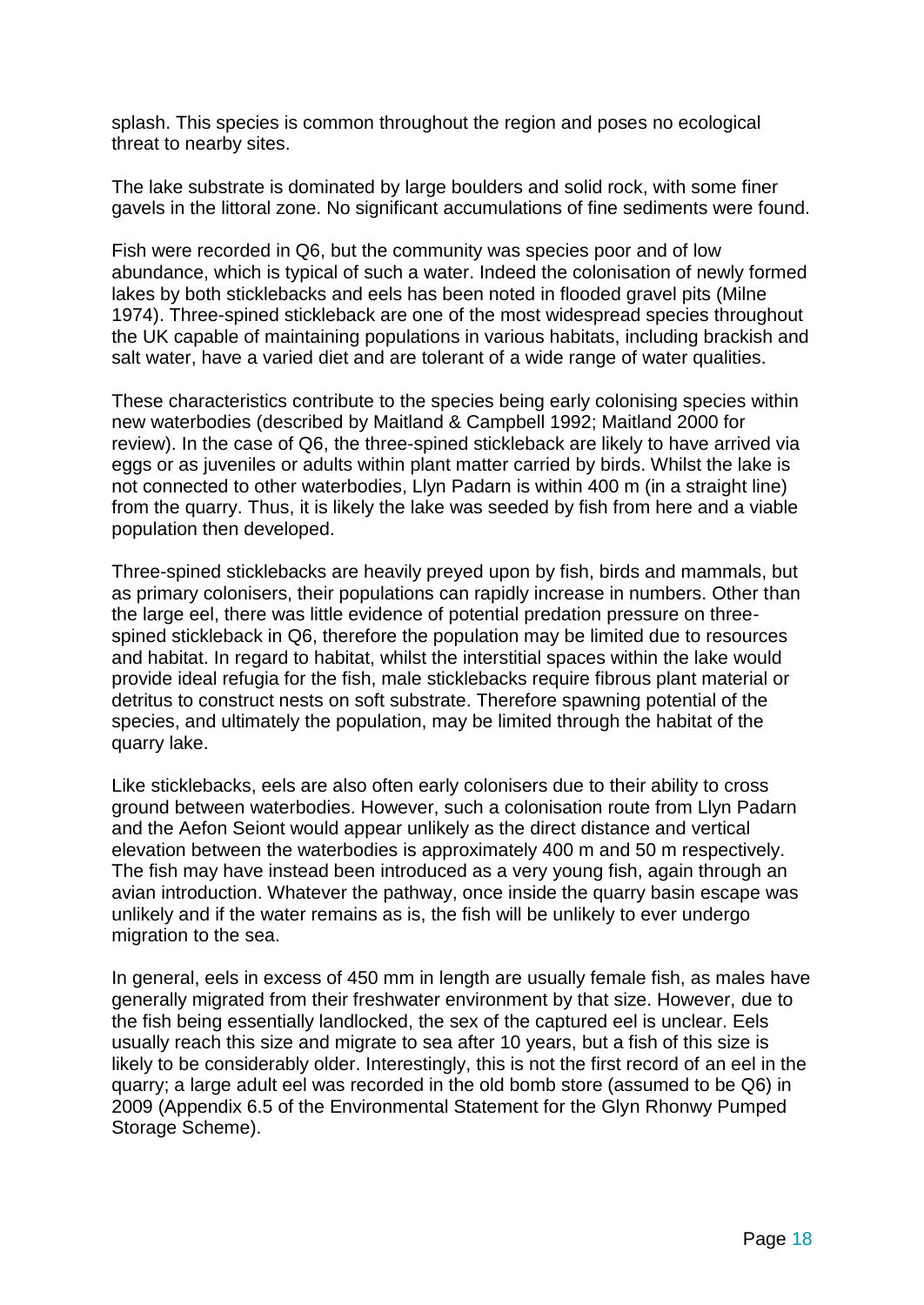Whilst the deep areas of the quarry lake were not sampled, there is confidence in the findings of the fisheries survey. The lake is truly isolated from other water sources and illegal introductions of fish by anglers would be the main potential source of further fish species being introduced. Transporting fish into the quarry would also pose a considerable challenge which would likely prevent any casual attempts to introduce fish. In addition, there was no evidence of any angling activity on the water (e.g. discarded or snagged line or floats), whereas there was other evidence of recreational use including small dinghies, oars and lilos that had been discarded.

The water quality is relatively good in terms of nutrients (N & P) and typical for mesotrophic waters. Total phosphorus was slightly above the upper limit for oligotrophic waters (10 µgl<sup>-1</sup>), but this should pose no problem unless the proposed receiving waters are very nutrient poor. At time of writing we do not have the nutrient chemistry for Llyn Padarn, but it is likely that TP levels are similar: this should be checked.

All other water quality parameters fall within the EQS for this lake type. Dissolved copper concentrations are higher than in Q1, but the upper limit for more alkaline lakes (Q6 is within the 50-100 mgl<sup>-1</sup> range) is higher (6ugl<sup>-1</sup> of copper). We recommend that further clarification is sought with regards to the potential impact on the receiving waterbody.

The terrestrial habitat was not surveyed, but the presence of *Cotoneaster* sp. was noted. Under Schedule 9 to the Wildlife and Countryside Act 1981 England and Wales it is an offence to knowingly cause these species to grow in the wild and therefore due care should be taken to control these plants during the proposed works.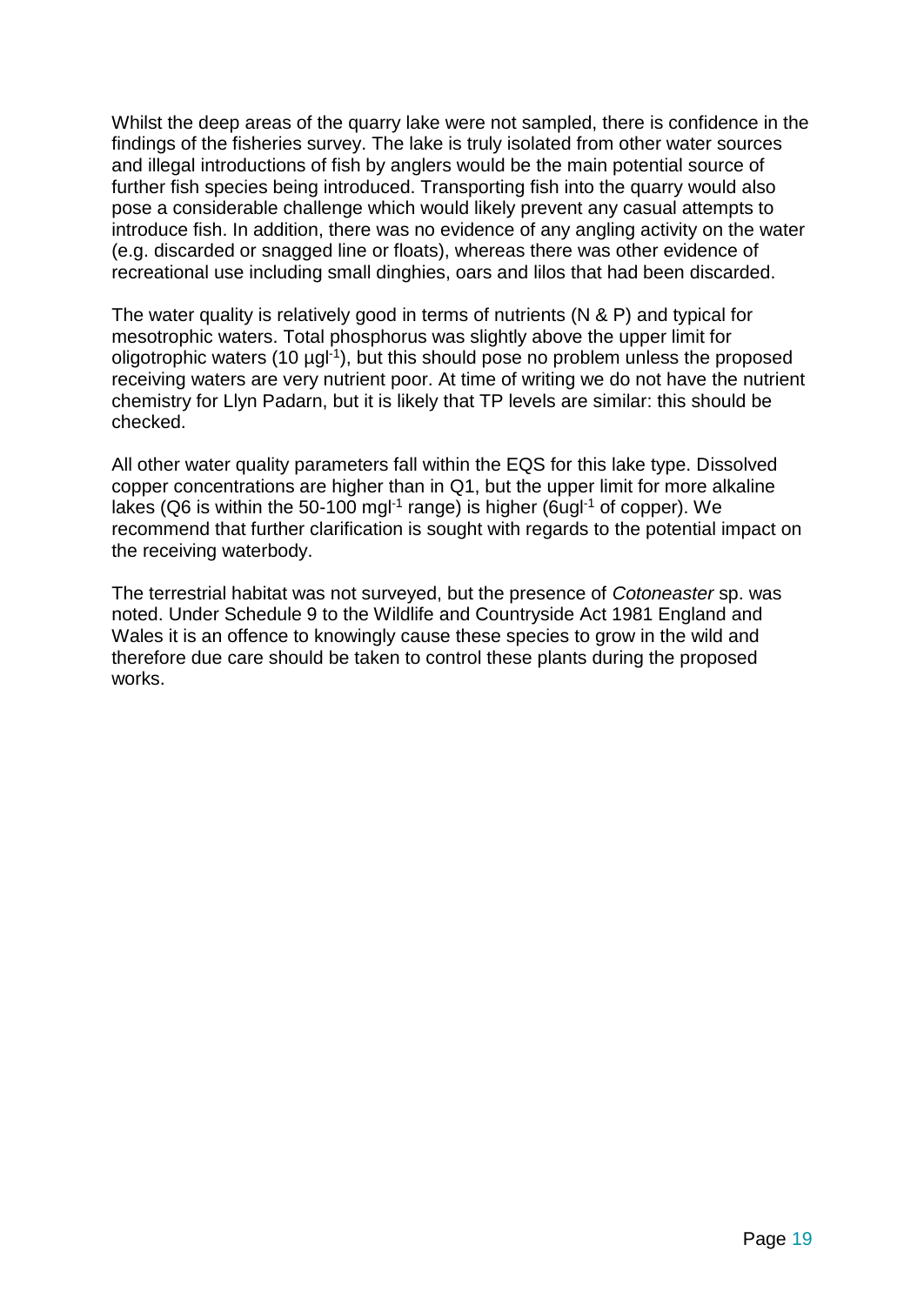## <span id="page-21-0"></span>5. References

Copp, G.H. &, Peñáz, M. (1988). Ecology of fish spawning and nursery zones in the flood plain, using a new sampling approach. *Hydrobiologia*, **169**: 209-224.

JNCC (2015). Common Standards Monitoring Guidance for Freshwater Lakes. Version March 2015. ISSN 1743-8160 (online): http://jncc.defra.gov.uk/pdf/0315 CSM\_Freshwater\_lakes.pdf [Accessed May 2015]

Lepper, P., Sorokin, N., Atkinson, C., Rule, K., Hope, S-J., Maycock, D. & Comber, S. (2007). *Proposed EQS for Water Framework Directive Annex VIII substances: pheno*l. Science Report: SC040038/SR12. Environment Agency, Bristol

Maitland, P.S. (2000). *Guide to Freshwater Fish of Britain and Europe*. Hamlyn, London. 256p.

Maitland, P.S. & Campbell, R.N. (1992). *Freshwater Fishes*. Harper Collins, London. 368p.

Milne, B.S. (1974). Ecological Succession and Bird-life at a Newly Excavated Gravelpit, *Bird Study*, **21:4**, 263-278.

Novotny, D.W. (1990). Electric Fishing Apparatus and Electric Fields. In *Fishing with Electricity-Applications in Freshwater Fisheries Management*, eds. I.G. Cowx & P. Lamarque, pp. 34-88. Fishing News Books, Blackwell Scientific Publications, Oxford, UK.

Phillips, G. (2003). *Reporting Typology for Ecoregion 18, Great Britain – UKTAG.*  Lakes Task Team Internal Report TAG/LTT 43, March 2003

Tikkanen, P., Muotka, T. & Huhta, A. (1996). Fishless-stream mayflies express behavioural flexibility in response to predatory fish. *Animal Behaviour*, **51:** 1391– 1399.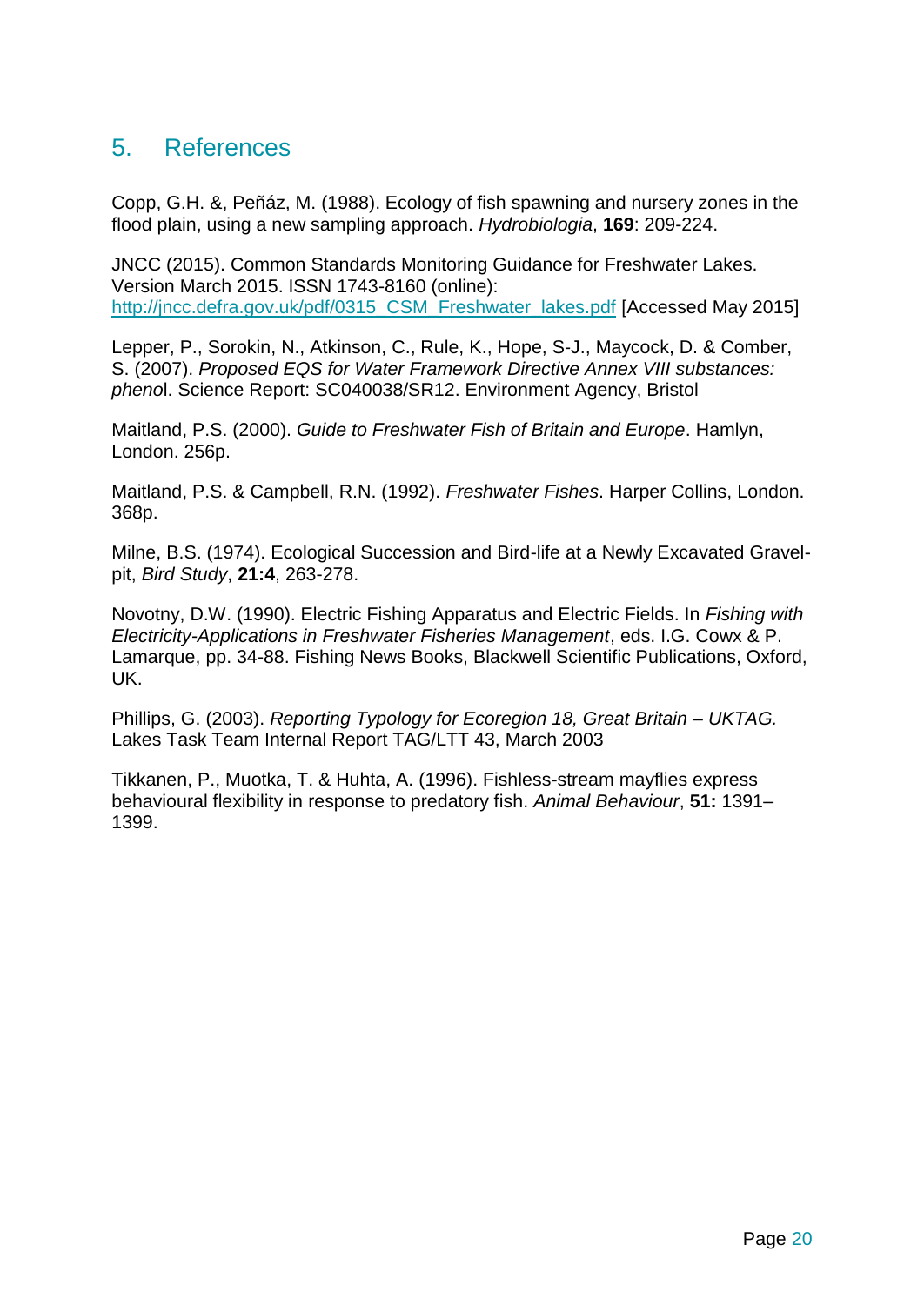# <span id="page-22-0"></span>6. Appendix I – Full water quality analysis

|                                              |              | Q <sub>1</sub>       | Q <sub>6</sub>       |
|----------------------------------------------|--------------|----------------------|----------------------|
| Analyte                                      | <b>Units</b> | <b>Concentration</b> | <b>Concentration</b> |
|                                              |              | 07/05/2015           | 29/04/2015           |
| <b>General quality</b>                       |              |                      |                      |
| рH                                           | pH Units     | 8.04                 | 8.26                 |
| Alkalinity to pH 4.5 : Grans Plot            | mg/l         | 31.9                 | 65                   |
| Conductivity at 20C                          | uS/cm        | 99                   | 158                  |
| <b>BOD 5 Day ATU</b>                         | mg/l         | 2.92                 | 2.92                 |
| Chemical Oxygen Demand :- {COD}              | mg/l         | 10.0                 | < 10.0               |
| <b>Nutrients</b>                             |              |                      |                      |
| Phosphorus : Total as P                      | ug/l         | 15                   | $<$ 10               |
| Orthophosphate, reactive as P                | ug/l         | $\overline{1.7}$     | 1.2                  |
| Nitrogen: Total Oxidised as N                | mg/l         | 0.233                | 0.3                  |
| Nitrate as N                                 | mg/l         | 0.231                | 0.299                |
| Nitrite as N                                 | mg/l         | 0.00179              | 0.00102              |
| Ammoniacal Nitrogen as N                     | mg/l         | < 0.00200            | < 0.00200            |
| <b>Metals</b>                                |              |                      |                      |
| Aluminium                                    | uq/l         | < 10                 | < 10                 |
| Antimony                                     | ug/l         | $\leq$ 1             | $<$ 1                |
| Arsenic                                      | ug/l         | $<$ 1                | 3.16                 |
| <b>Barium</b>                                | ug/l         | 28.5                 | 556                  |
| <b>Boron</b>                                 | ug/l         | 100                  | 100                  |
| Cadmium                                      | ug/l         | < 0.1                | < 0.1                |
| Calcium                                      | mg/l         | 13.9                 | 20.8                 |
| Chromium                                     | ug/l         | < 0.5                | 1.06                 |
| Cobalt                                       | ug/l         | $<$ 1                | $<$ 1                |
| Copper                                       | ug/l         | 1.95                 | 3.27                 |
| Iron                                         | ug/l         | <30                  | <30                  |
| Lead                                         | ug/l         | $2$                  | $2$                  |
| Lithium                                      | ug/l         | 100                  | 100                  |
| Magnesium                                    | mg/l         | 1.23                 | 5.13                 |
| Manganese                                    | ug/l         | $<$ 10               | $<$ 10               |
| Mercury                                      | ug/l         | < 0.01               | < 0.01               |
| Molybdenum                                   | ug/l         | $3$                  | $3$                  |
| <b>Nickel</b>                                | ug/l         | $<$ 1                | $<$ 1                |
| Potassium                                    | mg/l         | 0.206                | 0.39                 |
| Selenium                                     | ug/l         | $<$ 1                | $<$ 1                |
| Sodium                                       | mg/l         | 4.66                 | 4.76                 |
| <b>Strontium</b>                             | ug/l         | $20$                 | 81.8                 |
| Sulphate as SO4                              | mg/l         | <10                  | <10                  |
| Zinc                                         | ug/l         | < 5                  | < 5                  |
| <b>Organic chemistry</b>                     |              |                      |                      |
| Carbon, Organic: Total as C:-{TOC}           | mg/l         | < 0.7                | 0.7                  |
| Phenol                                       | ug/l         | 0.0598               | 0.153                |
| Hydrocarbons > C10 - C12, Aliphatic Fraction | mg/l         | < 0.003              | < 0.003              |
| Hydrocarbons > C10 - C12, Aromatic Fraction  | mg/l         | < 0.007              | < 0.007              |
| Hydrocarbons > C10 - C35, Aliphatic Fraction | mg/l         | < 0.02               | < 0.02               |
| Hydrocarbons > C10 - C35, Aromatic Fraction  | mg/l         | < 0.05               | < 0.05               |
| Hydrocarbons > C12 - C16, Aliphatic Fraction | mg/l         | < 0.01               | < 0.01               |
| Hydrocarbons > C12 - C16, Aromatic Fraction  | mg/l         | < 0.006              | < 0.006              |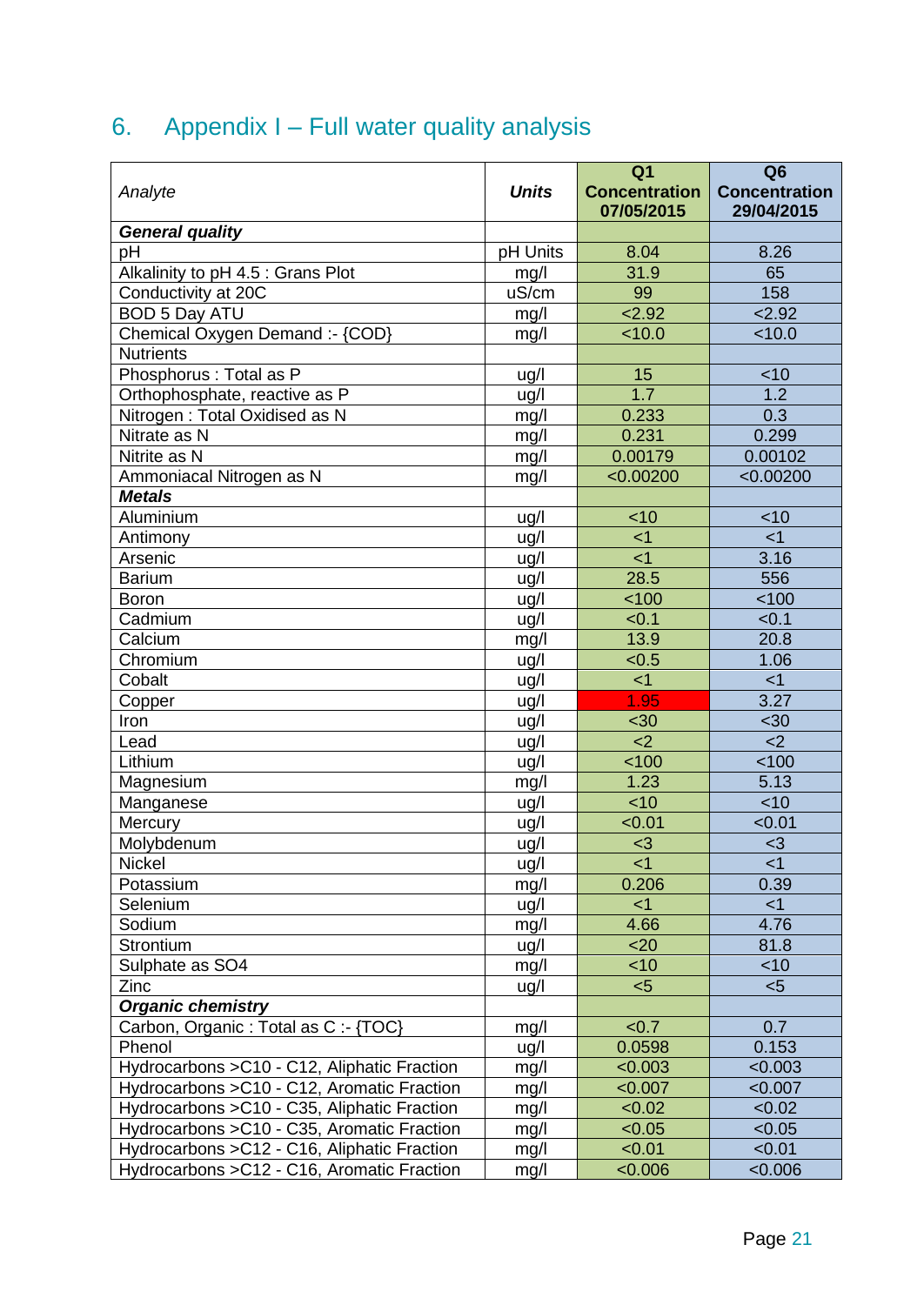|                                              |              | Q <sub>1</sub>                     | Q <sub>6</sub>                     |
|----------------------------------------------|--------------|------------------------------------|------------------------------------|
| Analyte                                      | <b>Units</b> | <b>Concentration</b><br>07/05/2015 | <b>Concentration</b><br>29/04/2015 |
| Hydrocarbons > C16 - C21, Aliphatic Fraction | mg/l         | < 0.005                            | < 0.005                            |
| Hydrocarbons > C16 - C21, Aromatic Fraction  | mg/l         | < 0.03                             | < 0.03                             |
| Hydrocarbons > C16 - C35, Aliphatic Fraction | mg/l         | < 0.02                             | < 0.02                             |
| Hydrocarbons > C16 - C35, Aromatic Fraction  | mg/l         | < 0.05                             | < 0.05                             |
| Hydrocarbons > C21 - C35, Aliphatic Fraction | mg/l         | < 0.02                             | < 0.02                             |
| Hydrocarbons > C21 - C35, Aromatic Fraction  | mg/l         | < 0.03                             | < 0.03                             |
| Hydrocarbons > C7 - C8, Aliphatic Fraction   | mg/l         | < 0.05                             | < 0.05                             |
| Hydrocarbons > C7 - C8, Aromatic Fraction    | mg/l         | < 0.05                             | < 0.05                             |
| Hydrocarbons > C8 - C10, Aliphatic Fraction  | mg/l         | < 0.1                              | < 0.1                              |
| Hydrocarbons > C8 - C10, Aromatic Fraction   | mg/l         | < 0.05                             | < 0.05                             |
| Hydrocarbons > C 5 - C6, Aliphatic Fraction  | mg/l         | < 0.05                             | < 0.05                             |
| Hydrocarbons > C5 - C10, Aliphatic Fraction  | mg/l         | <0.2                               | < 0.2                              |
| Hydrocarbons > C5 - C10, Aromatic Fraction   | mg/l         | < 0.1                              | < 0.1                              |
| Hydrocarbons > C6 - C7, Aliphatic Fraction   | mg/l         | < 0.1                              | < 0.1                              |
| Hydrocarbons > C6 - C7, Aromatic Fraction    | mg/l         | < 0.05                             | < 0.05                             |
| Acenaphthene                                 | ug/l         | < 0.03                             | < 0.01                             |
| Acenaphthylene                               | ug/l         | < 0.03                             | < 0.01                             |
| Anthracene                                   | ug/l         | < 0.03                             | < 0.01                             |
| Benzo(a)anthracene                           | ug/l         | < 0.03                             | < 0.01                             |
| Benzo(a)pyrene                               | ug/l         | < 0.03                             | < 0.01                             |
| Benzo(b)fluoranthene                         | ug/l         | < 0.03                             | < 0.01                             |
| Benzo(e)pyrene                               | ug/l         | < 0.03                             | < 0.01                             |
| Benzo(ghi)perylene                           | ug/l         | < 0.03                             | < 0.01                             |
| Benzo(k)fluoranthene                         | ug/l         | < 0.03                             | < 0.01                             |
| Chrysene                                     | ug/l         | < 0.03                             | < 0.01                             |
| Cyanide as CN                                | mg/l         | < 0.00500                          | < 0.00500                          |
| Dibenzo(ah)anthracene                        | ug/l         | < 0.03                             | < 0.01                             |
| Fluorene                                     | ug/l         | < 0.03                             | < 0.01                             |
| Fluoranthene                                 | ug/l         | < 0.03                             | < 0.01                             |
| Indeno(1,2,3-cd)pyrene                       | ug/l         | < 0.03                             | < 0.01                             |
| Naphthalene                                  | ug/l         | < 0.03                             | < 0.01                             |
| Perylene                                     | ug/l         | < 0.03                             | < 0.01                             |
| Phenanthrene                                 | ug/l         | < 0.03                             | < 0.01                             |
| Pyrene                                       | ug/l         | < 0.03                             | < 0.01                             |
| 2,3,5,6-Tetrachlorophenol                    | ug/l         | < 0.02                             | < 0.02                             |
| 2,3-Dichlorophenol                           | ug/l         | < 0.02                             | < 0.02                             |
| 2,3-Dimethylphenol :- {2,3-Xylenol}          | ug/l         | < 0.02                             | < 0.02                             |
| 2,4,5-Trichlorophenol                        | ug/l         | < 0.02                             | < 0.02                             |
| 2,4,6-Trichlorophenol                        | ug/l         | < 0.02                             | < 0.02                             |
| 2,4-Dichlorophenol                           | ug/l         | < 0.02                             | < 0.02                             |
| 2,4-Dimethylphenol :- {2,4-Xylenol}          | ug/l         | < 0.02                             | < 0.02                             |
| 2,5-Dichlorophenol                           | ug/l         | < 0.02                             | < 0.02                             |
| 2,5-Dimethylphenol :- {2,5-Xylenol}          | ug/l         | < 0.02                             | < 0.02                             |
| 2,6-Dichlorophenol                           | ug/l         | < 0.02                             | < 0.02                             |
| 2,6-Dimethylphenol :- {2,6-Xylenol}          | ug/l         | < 0.02                             | < 0.02                             |
| 2-Chlorophenol                               | ug/l         | < 0.02                             | < 0.02                             |
| 2-Ethylphenol                                | ug/l         | < 0.02                             | < 0.02                             |
| 2-Methylphenol :- {o-Cresol}                 | ug/l         | < 0.02                             | < 0.02                             |
| 3,4-Dimethylphenol :- {3,4-Xylenol}          | ug/l         | < 0.02                             | < 0.02                             |
| 3,5-Dimethylphenol :- {3,5-Xylenol}          | ug/l         | < 0.02                             | < 0.02                             |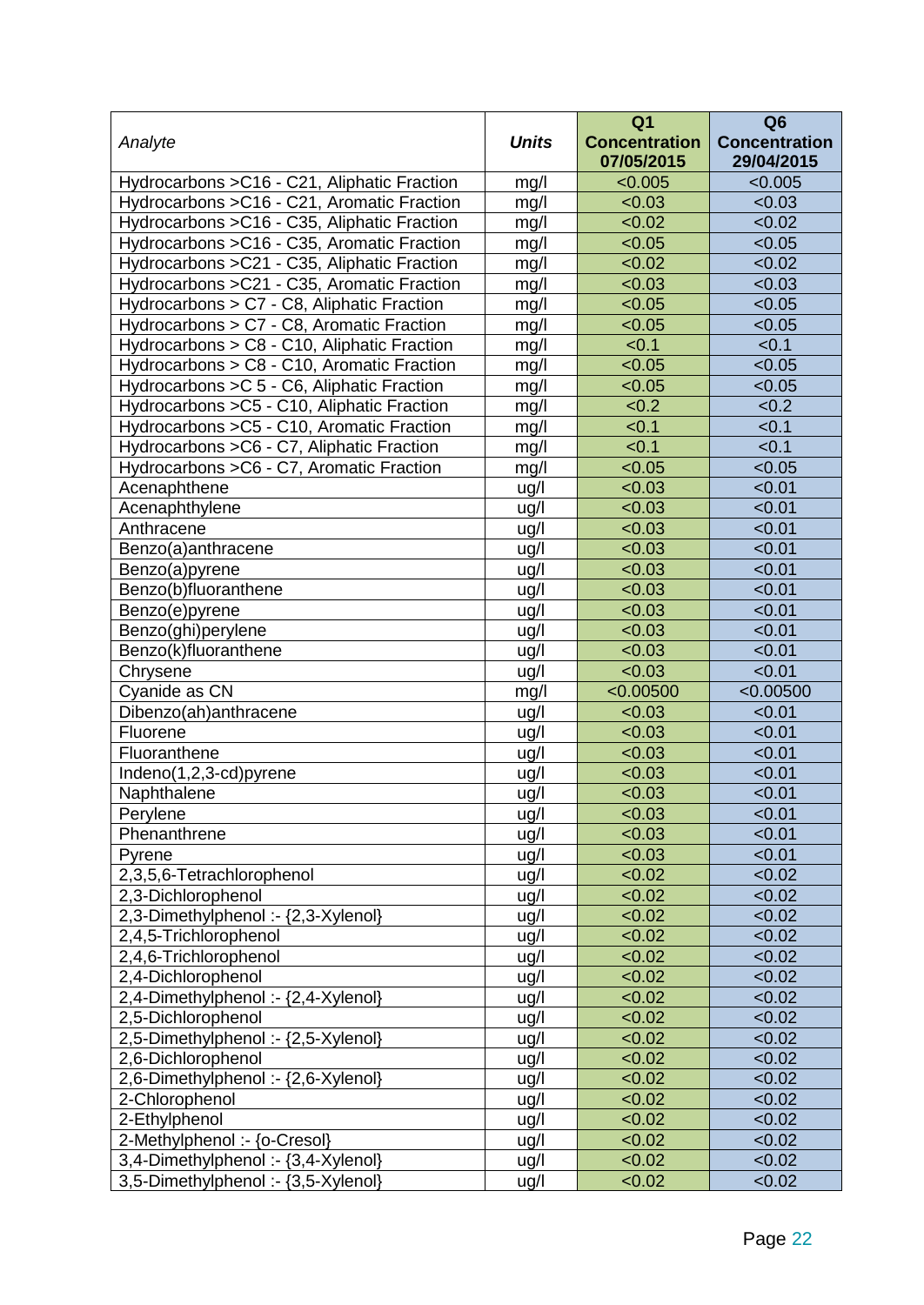|                                                |                     | Q <sub>1</sub>                     | Q <sub>6</sub>                     |
|------------------------------------------------|---------------------|------------------------------------|------------------------------------|
| Analyte                                        | <b>Units</b>        | <b>Concentration</b><br>07/05/2015 | <b>Concentration</b><br>29/04/2015 |
| 3-Chlorophenol                                 | ug/l                | < 0.02                             | < 0.02                             |
| 3-Methylphenol :- {m-Cresol}                   | ug/l                | < 0.02                             | < 0.02                             |
| 4-Chloro-2-methylphenol :- {p-Chloro-o-cresol} | ug/l                | < 0.02                             | < 0.02                             |
| 4-Chloro-3,5-dimethylphenol: - {PCMX}          | ug/l                | < 0.02                             | < 0.02                             |
| 4-Chloro-3-methylphenol :- {p-Chloro-m-cresol} | ug/l                | < 0.02                             | < 0.02                             |
| 4-Chlorophenol                                 | ug/l                | < 0.02                             | < 0.02                             |
| 4-Methylphenol :- {p-cresol}                   | ug/l                | < 0.02                             | < 0.02                             |
| Pentachlorophenol                              | $\underline{u}$ g/l | < 0.02                             | < 0.02                             |
| 1,2-Dinitrobenzene                             | ug/l                | 1.00                               | < 1.00                             |
| 1,3-Dinitrobenzene                             | ug/l                | 1.00                               | < 1.00                             |
| 1,4-Dinitrobenzene                             | ug/l                | 1.00                               | < 1.00                             |
| 1-Methylnaphthalene                            | ug/l                | 1.00                               | < 1.00                             |
| 2,3,4,6-Tetrachlorophenol                      | ug/l                | 1.00                               | < 1.00                             |
| 2,4-Dinitrotoluene                             | ug/l                | 1.00                               | < 1.00                             |
| 2,6-Dinitrotoluene                             | ug/l                | 1.00                               | < 1.00                             |
| 2-Chloronaphthalene                            | ug/l                | 1.00                               | < 1.00                             |
| 2-Methylnaphthalene                            | ug/l                | 1.00                               | < 1.00                             |
| 2-Nitroaniline                                 | ug/l                | 1.00                               | < 1.00                             |
| 2-Nitrophenol                                  | ug/l                | < 1.00                             | < 1.00                             |
| 3 + 4 Nitroaniline                             | ug/l                | 2.00                               | 2.00                               |
| 3- + 4-Methylphenol                            | ug/l                | 1.00                               | < 1.00                             |
| 4-Bromophenyl phenyl ether                     | ug/l                | 1.00                               | < 1.00                             |
| 4-Chloroaniline :- {4-Chlorobenzamine}         | ug/l                | 1.00                               | < 1.00                             |
| 4-Chlorophenyl phenyl ether                    | ug/l                | < 1.00                             | < 1.00                             |
| Aniline :- {Aminobenzene}                      | ug/l                | $2$                                | <                                  |
| Azobenzene                                     | ug/l                | 1.00                               | < 1.00                             |
| <b>Benzyl Alcohol</b>                          | ug/l                | < 5.00                             | < 5.00                             |
| Benzyl butyl phthalate                         | ug/l                | 2.00                               | 2.00                               |
| Bis(2-chloroethoxy)methane                     | ug/l                | < 1.00                             | < 1.00                             |
| Bis(2-chloroethyl)ether                        | ug/l                | < 1.00                             | < 1.00                             |
| Bis(2-chloroisopropyl) ether                   | ug/l                | < 1.00                             | < 1.00                             |
| Carbazole                                      | ug/l                | 1.00                               | < 1.00                             |
| Di-n-ButylPhthalate                            | ug/l                | 1.2                                | 1.00                               |
| Di-n-octylphthalate                            | ug/l                | 2.00                               | 2.00                               |
| Dibenzofuran                                   | ug/l                | 1.00                               | < 1.00                             |
| Diethyl Phthalate                              | ug/l                | 1.00                               | < 1.00                             |
| Dimethyl phthalate                             | ug/l                | < 1.00                             | < 1.00                             |
| Diphenylamine                                  | ug/l                | 1.00                               | < 1.00                             |
| Hexachlorocyclopentadiene                      | ug/l                | 2.00                               | 2.00                               |
| Isophorone                                     | ug/l                | 1.00                               | 1.00                               |
| nNitroso di-n-propylamine                      | ug/l                | 1.00                               | < 1.00                             |
| 1,1,1,2-Tetrachloroethane                      | ug/l                | < 0.1                              | < 0.1                              |
| 1,1,1-Trichloroethane                          | ug/l                | < 0.1                              | < 0.1                              |
| 1,1,2,2-Tetrachloroethane                      | ug/l                | < 0.1                              | < 0.1                              |
| 1,1,2-Trichloroethane                          | ug/l                | < 0.1                              | < 0.1                              |
| 1,1-Dichloroethane                             | ug/l                | < 0.1                              | < 0.1                              |
| 1,1-Dichloroethylene :- {1,1-Dichloroethene}   | ug/l                | < 0.1                              | < 0.1                              |
| 1,1-Dichloropropylene :- {1,1-Dichloropropene} | ug/l                | < 0.1                              | < 0.1                              |
| 1,2,3-Trichlorobenzene                         | ug/l                | < 0.1                              | < 0.1                              |
| 1,2,3-Trichloropropane                         | ug/l                | < 0.5                              | < 0.5                              |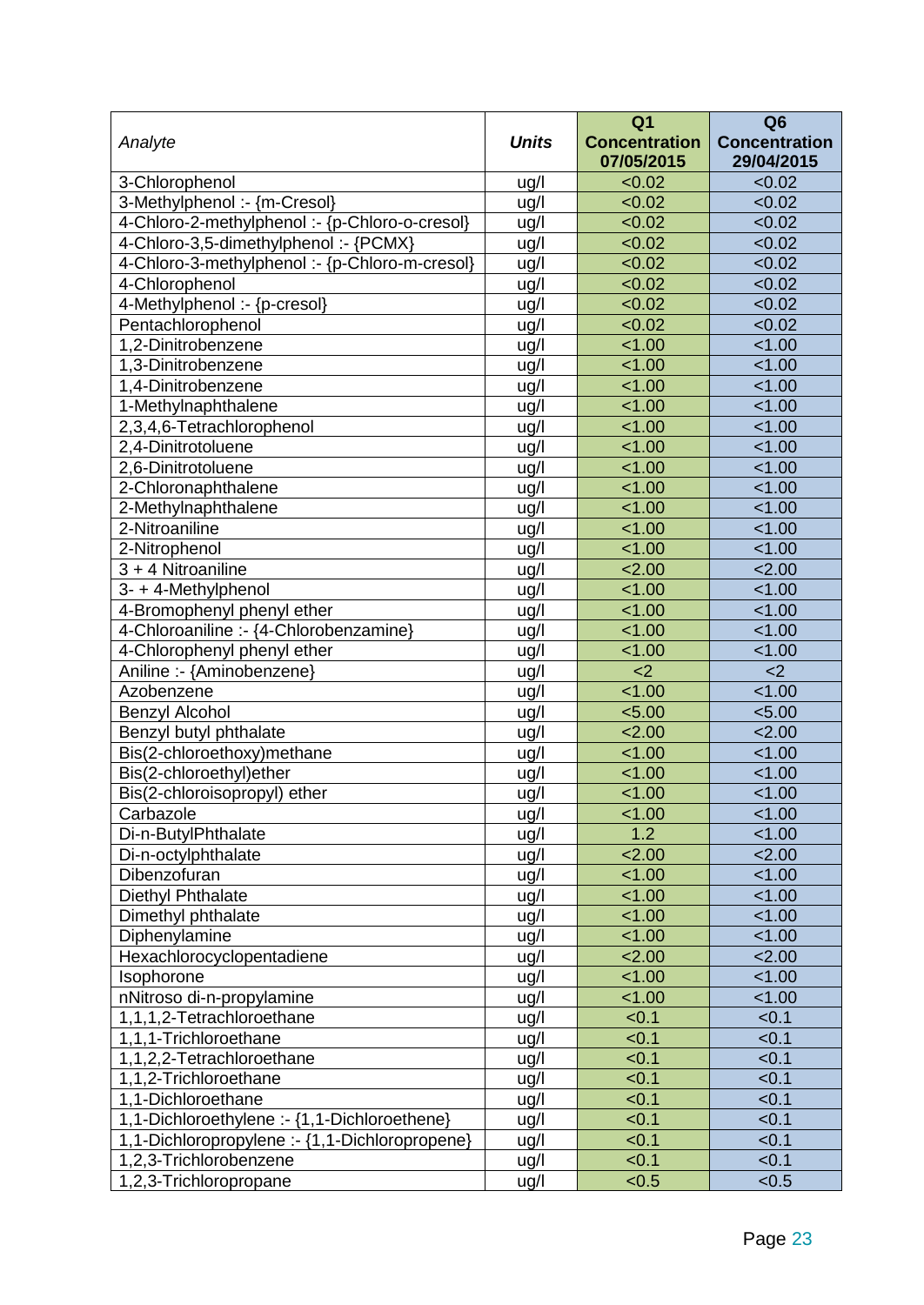| Analyte                                                  | <b>Units</b>        | Q <sub>1</sub><br><b>Concentration</b><br>07/05/2015 | Q <sub>6</sub><br><b>Concentration</b><br>29/04/2015 |
|----------------------------------------------------------|---------------------|------------------------------------------------------|------------------------------------------------------|
| 1,2,3-Trimethylbenzene                                   | ug/l                | < 0.1                                                | < 0.1                                                |
| 1,2,4-Trichlorobenzene                                   | ug/l                | < 0.1                                                | < 0.1                                                |
| 1,2,4-Trimethylbenzene                                   | ug/l                | < 0.1                                                | < 0.1                                                |
| 1,2-Dibromo-3-chloropropane                              | ug/l                | < 0.1                                                | < 0.1                                                |
| 1,2-Dibromoethane                                        | ug/l                | < 0.1                                                | < 0.1                                                |
| 1,2-Dichlorobenzene                                      | ug/l                | < 0.1                                                | < 0.1                                                |
| 1,2-Dichloroethane                                       | $\underline{u}$ g/l | < 0.1                                                | < 0.1                                                |
| 1,2-Dichloropropane                                      | ug/l                | < 0.1                                                | < 0.1                                                |
| 1,2-Dimethylbenzene :- {o-Xylene}                        | ug/l                | < 0.1                                                | < 0.1                                                |
| 1,3,5-Trichlorobenzene                                   | ug/l                | < 0.1                                                | < 0.1                                                |
| 1,3,5-Trimethylbenzene :- {Mesitylene}                   | ug/l                | < 0.1                                                | < 0.1                                                |
| 1,3-Dichlorobenzene                                      | ug/l                | < 0.1                                                | < 0.1                                                |
| 1,3-Dichloropropane                                      | ug/l                | < 0.1                                                | < 0.1                                                |
| 1,4-Dichlorobenzene                                      | ug/l                | < 0.1                                                | < 0.1                                                |
| 2,2-Dichloropropane                                      | ug/l                | < 0.1                                                | < 0.1                                                |
| 2-Chlorotoluene :- {1-Chloro-2-methylbenzene}            | ug/l                | < 0.1                                                | < 0.1                                                |
| 3-Chlorotoluene :- {1-Chloro-3-methylbenzene}            | ug/l                | < 0.1                                                | < 0.1                                                |
| 4-Chlorotoluene :- {1-Chloro-4-methylbenzene}            | ug/l                | < 0.1                                                | < 0.1                                                |
| 4-Isopropyltoluene :- {4-methyl-<br>Isopropylbenzene}    | ug/l                | < 0.1                                                | < 0.1                                                |
| <b>Benzene</b>                                           | ug/l                | < 0.1                                                | < 0.1                                                |
| Bromobenzene                                             | ug/l                | < 0.1                                                | < 0.1                                                |
| Bromochloromethane                                       | ug/l                | < 0.1                                                | < 0.1                                                |
| Bromodichloromethane                                     | ug/l                | < 0.1                                                | < 0.1                                                |
| Bromoform :- {Tribromomethane}                           | ug/l                | < 0.1                                                | < 0.1                                                |
| Carbon Disulphide                                        | ug/l                | < 0.1                                                | < 0.1                                                |
| Carbon tetrachloride :- {Tetrachloromethane}             | ug/l                | < 0.1                                                | < 0.1                                                |
| Chlorobenzene                                            | $ug/l$              | < 0.1                                                | < 0.1                                                |
| Chlorodibromomethane                                     | ug/l                | < 0.1                                                | < 0.1                                                |
| Chloroform :- {Trichloromethane}                         | ug/l                | < 0.1                                                | < 0.1                                                |
| Chloromethane :- {Methyl Chloride}                       | ug/l                | < 0.5                                                | < 0.5                                                |
| Dibromomethane                                           | ug/l                | < 0.1                                                | < 0.1                                                |
| Dichloromethane :- {Methylene Dichloride}                | ug/l                | < 0.5                                                | < 0.5                                                |
| Dimethylbenzene: Sum of isomers (1,3-1,4-):              |                     |                                                      |                                                      |
| ${m+p xylene}$                                           | ug/l                | < 0.2                                                | < 0.2                                                |
| Ethyl tert-butyl ether :- {ETBE}                         | ug/l                | < 0.1                                                | < 0.1                                                |
| Ethylbenzene                                             | ug/l                | < 0.1                                                | < 0.1                                                |
| Hexachlorobutadiene                                      | ug/l                | < 0.1                                                | < 0.1                                                |
| Hexachloroethane                                         | ug/l                | < 0.1                                                | < 0.1                                                |
| Isopropylbenzene                                         | ug/l                | < 0.1                                                | < 0.1                                                |
| MTBE :- {Methyl tert-butyl ether}                        | ug/l                | < 0.1                                                | < 0.1                                                |
| Styrene :- {Vinylbenzene}                                | ug/l                | < 0.1                                                | < 0.1                                                |
| Tetrachloroethylene :- {Perchloroethylene}               | ug/l                | < 0.1                                                | < 0.1                                                |
| Toluene :- {Methylbenzene}                               | ug/l                | < 0.1                                                | < 0.1                                                |
| Trichloroethylene :- {Trichloroethene}                   | ug/l                | < 0.1                                                | < 0.1                                                |
| Trichlorofluoromethane                                   | ug/l                | < 0.1                                                | < 0.1                                                |
| Vinyl Chloride :- {Chloroethylene}                       | ug/l                | < 0.1                                                | < 0.1                                                |
| cis-1,2-Dichloroethylene :- {cis-1,2-<br>Dichloroethene} | ug/l                | < 0.1                                                | < 0.1                                                |
| cis-1,3-Dichloropropylene :- {cis-1,3-                   | ug/l                | < 0.1                                                | < 0.1                                                |